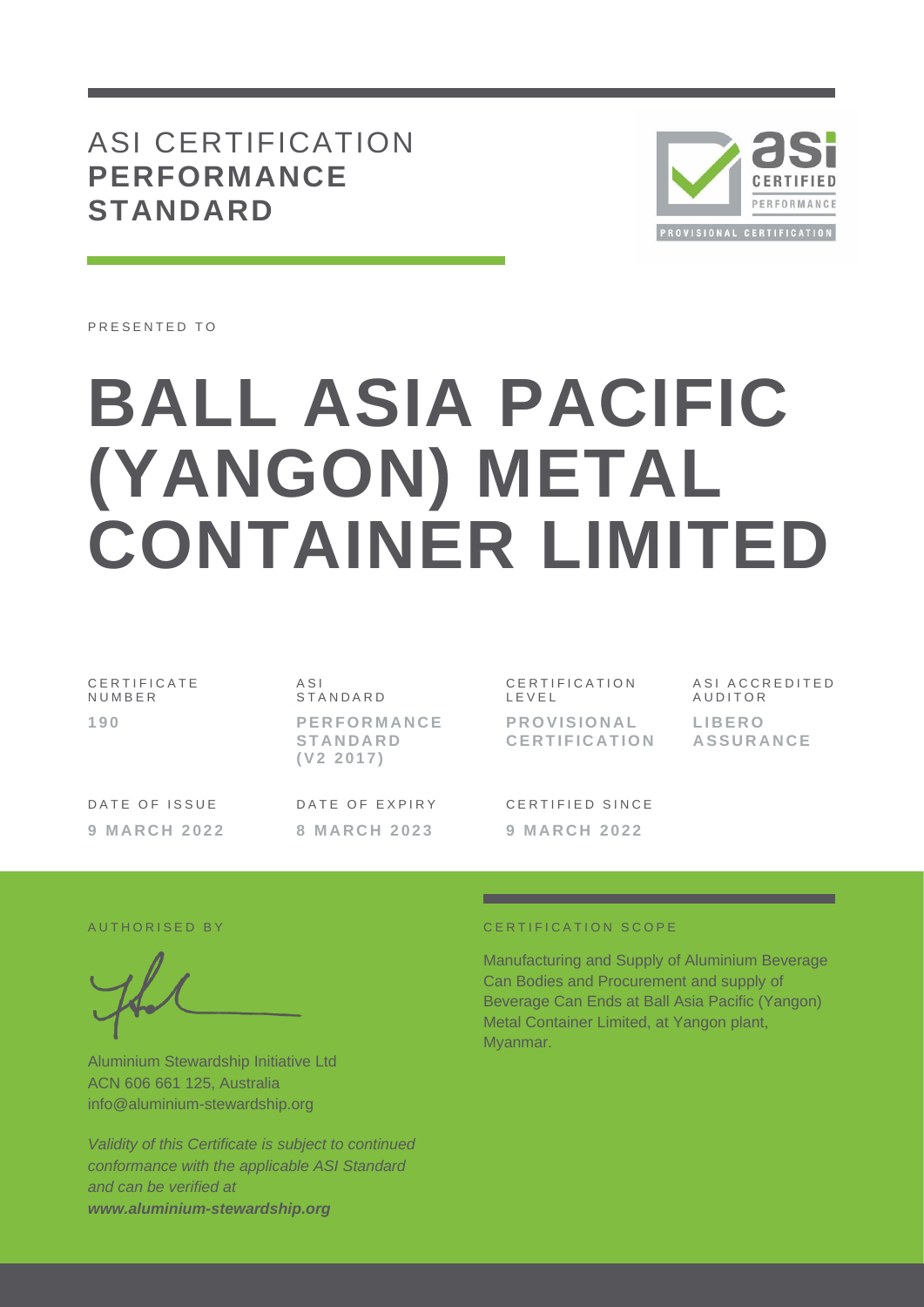# SUMMARY AUDIT REPORT **PERFORMANCE STANDARD**

## **OVERVIEW**

| MEMBER NAME                              | <b>Ball Corporation</b>                                                                                                                                                                                                                                                                                                                                   |
|------------------------------------------|-----------------------------------------------------------------------------------------------------------------------------------------------------------------------------------------------------------------------------------------------------------------------------------------------------------------------------------------------------------|
| ENTITY NAME                              | Ball Asia Pacific (Yangon) Metal Container Limited                                                                                                                                                                                                                                                                                                        |
| CERTIFICATION<br>SCOPE                   | Manufacturing and Supply of Aluminium Beverage Can Bodies and<br>Procurement and supply of Beverage Can Ends at Ball Asia Pacific<br>(Yangon) Metal Container Limited, at Yangon plant, Myanmar.                                                                                                                                                          |
| SUPPLY CHAIN<br><i><b>ACTIVITIES</b></i> | Material Conversion (Production and Transformation)                                                                                                                                                                                                                                                                                                       |
| ASI STANDARD                             | Performance Standard V2                                                                                                                                                                                                                                                                                                                                   |
| AUDIT TYPE                               | <b>Initial Certification Audit</b>                                                                                                                                                                                                                                                                                                                        |
| AUDIT FIRM                               | LiberoAssurance                                                                                                                                                                                                                                                                                                                                           |
| AUDIT DATE                               | 9-14 December 2021                                                                                                                                                                                                                                                                                                                                        |
| AUDIT REPORT<br>SUBMISSION               | 11 February 2022                                                                                                                                                                                                                                                                                                                                          |
| AUDIT SCOPE                              | The audit scope covers the manufacturing and supply of Aluminium<br>Beverage Can Bodies and procurement and supply of Beverage Can Ends<br>at Ball Asia Pacific (Yangon) Metal Container Limited, at Yangon plant,<br>Myanmar.                                                                                                                            |
|                                          | The supply chain activities included in the audit scope:                                                                                                                                                                                                                                                                                                  |
|                                          | Material Conversion (Production and Transformation)<br>$\bullet$                                                                                                                                                                                                                                                                                          |
|                                          | All relevant Criteria in the ASI Performance Standard were included in the<br>Audit Scope.                                                                                                                                                                                                                                                                |
|                                          | At the time of the Audit (December 2021), access to the site was not<br>possible, due to COVID-19 related travel restrictions. The Audit has been<br>undertaken as a 'desktop' exercise, in accordance with ASI Interim Policy<br>regarding Audits, Audit-Related Travel and Coronavirus (v4), and included a<br>remote review of relevant documentation. |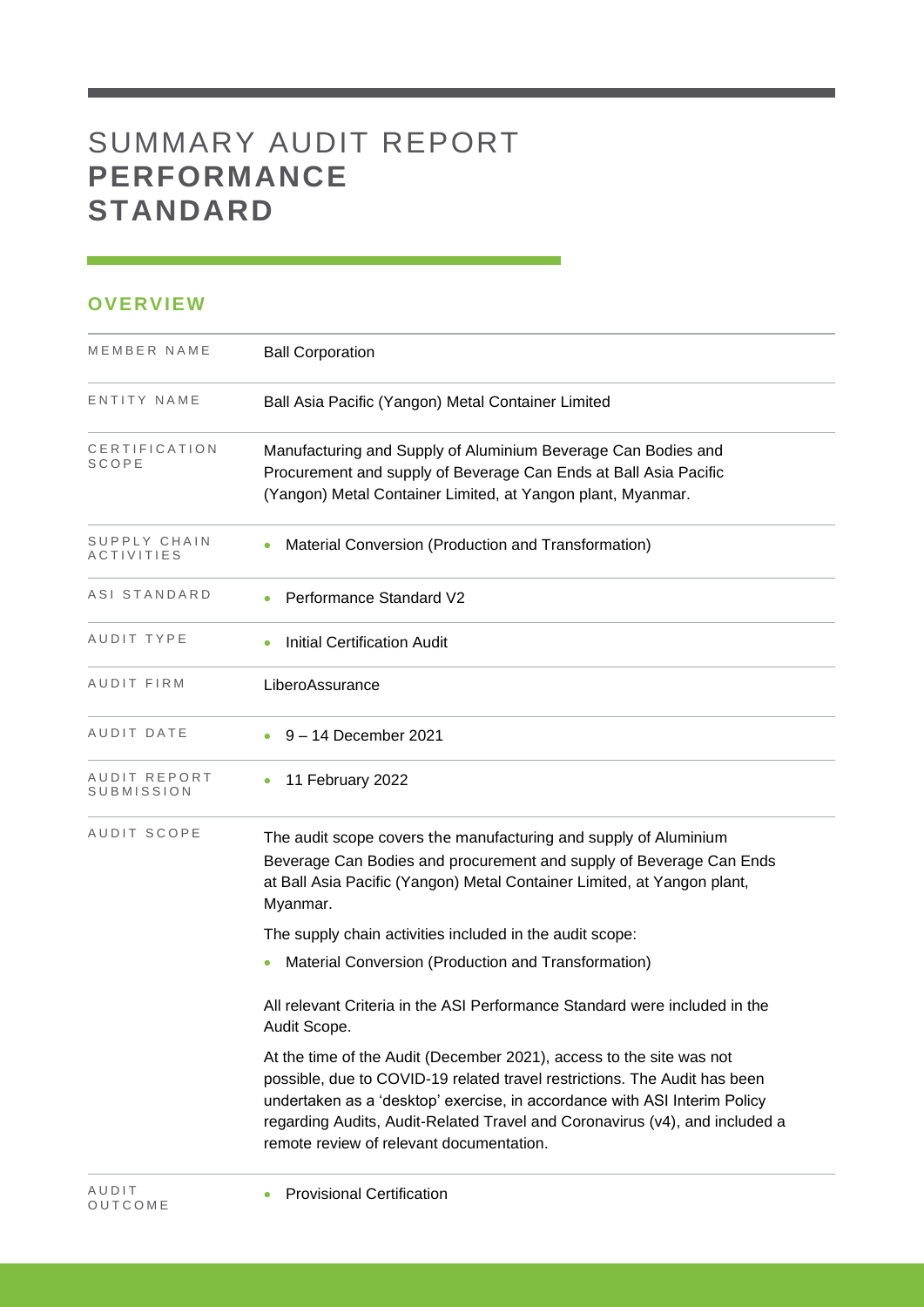| AUDIT<br>METHODOLOGY          | The Auditors confirm that:                                                                                                                                                               |  |  |  |  |
|-------------------------------|------------------------------------------------------------------------------------------------------------------------------------------------------------------------------------------|--|--|--|--|
| <b>DECLARATION</b>            | The information provided by the Entity is true and accurate to the best<br>knowledge of the Auditor(s) preparing this report.                                                            |  |  |  |  |
|                               | The findings are based on verified Objective Evidence relevant to the<br>⊻<br>time period for the Audit, traceable and unambiguous.                                                      |  |  |  |  |
|                               | The Audit Scope and audit methodology are sufficient to establish<br>M<br>confidence that the findings are indicative of the performance of the<br>Entity's defined Certification Scope. |  |  |  |  |
|                               | The Auditor(s) have acted in a manner deemed ethical, truthful, accurate<br>M<br>professional, independent and objective.                                                                |  |  |  |  |
| CERTIFICATION<br>PERIOD       | 9 March 2022 - 8 March 2023                                                                                                                                                              |  |  |  |  |
| NEXT AUDIT<br>TYPE            | Surveillance Audit                                                                                                                                                                       |  |  |  |  |
| NEXT AUDIT<br><b>DUE DATE</b> | 8 September 2022                                                                                                                                                                         |  |  |  |  |
| CERTIFICATE<br>NUMBER         | 190                                                                                                                                                                                      |  |  |  |  |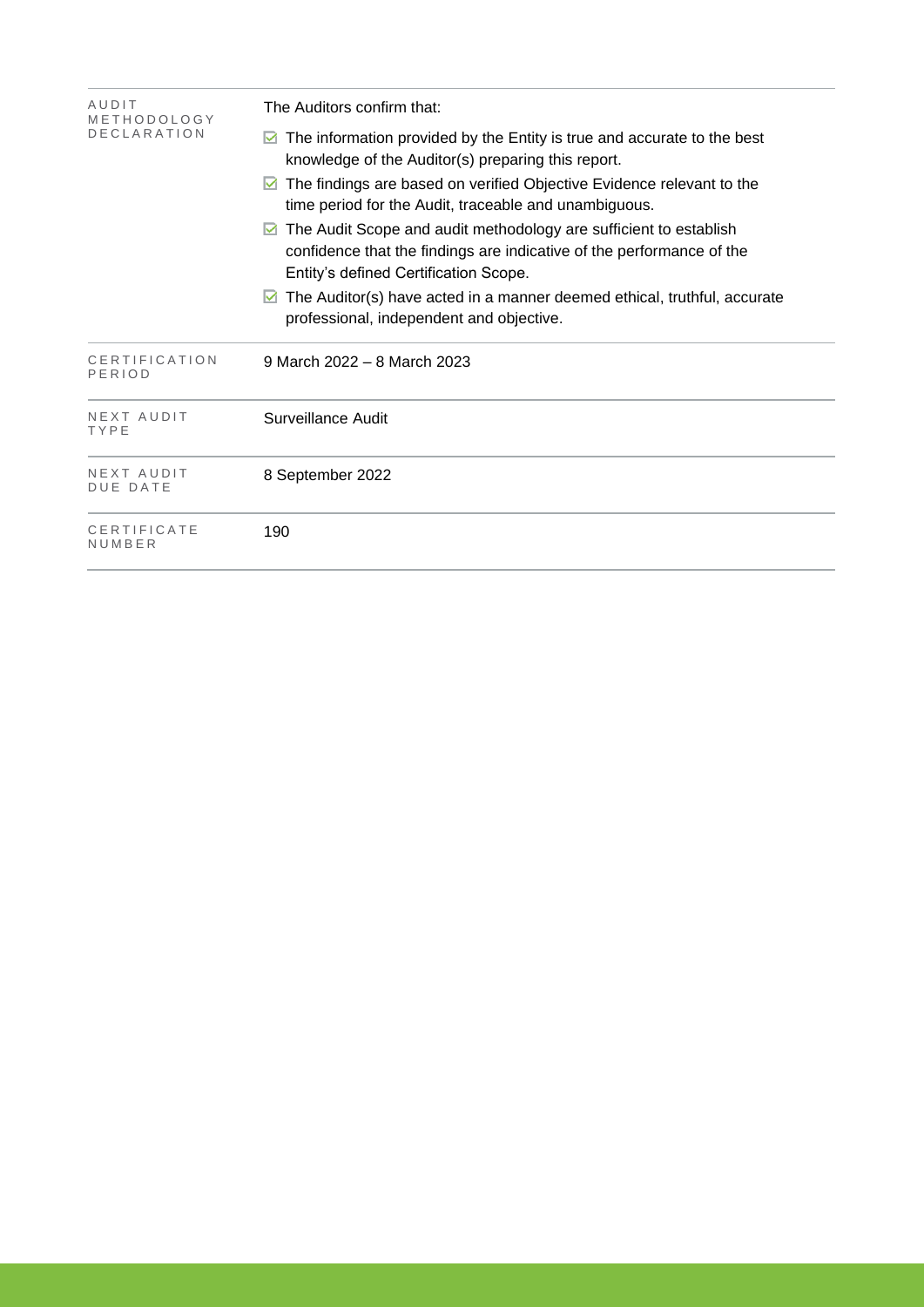# **SUMMARY OF FINDINGS**

| <b>CRITERION</b>                                                                 | <b>RATING</b> | COMMENT                                                                                                                                                                                                                                                                                                                                                                                                                                                                                                                                   |  |
|----------------------------------------------------------------------------------|---------------|-------------------------------------------------------------------------------------------------------------------------------------------------------------------------------------------------------------------------------------------------------------------------------------------------------------------------------------------------------------------------------------------------------------------------------------------------------------------------------------------------------------------------------------------|--|
| PRINCIPLE 1 BUSINESS INTEGRITY                                                   |               |                                                                                                                                                                                                                                                                                                                                                                                                                                                                                                                                           |  |
| 1.1 Legal Compliance                                                             | Conformance   | Applicable legal requirements have been identified<br>and are periodically reviewed for their compliance<br>status. There has been no change or suspension of<br>labour welfare, safety or social benefits after the<br>recent military coup in the country where the Entity<br>operates.                                                                                                                                                                                                                                                 |  |
| 1.2 Anti-Corruption                                                              | Conformance   | Anti-Corruption requirements and commitments are<br>defined in the Business Ethics Code of Conduct.<br>The Entity has established a hotline, engaged a third<br>party to maintain neutrality and made available a<br>local toll-free number with Burmese speaking<br>operators for ease of communication. The details of<br>the hotline are displayed in various areas of the<br>plant.<br>The Entity reviews and uploads compliance status on<br>a quarterly basis to the regional/global Ball team<br>using an internal reporting tool. |  |
| 1.3 Code of Conduct                                                              | Conformance   | Ball Corporation has developed a Business Ethics<br>Code of Conduct which is applicable to the Entity and<br>available at:<br>https://www.ball.com/our-company/code-of-conduct<br>The Entity has a local translation of the Code in<br>Burmese which is distributed to each employee and<br>signed.                                                                                                                                                                                                                                       |  |
| PRINCIPLE 2 POLICY & MANAGEMENT                                                  |               |                                                                                                                                                                                                                                                                                                                                                                                                                                                                                                                                           |  |
| 2.1a Environmental, Social, and<br>Governance Policy (implement and<br>maintain) | Conformance   | The Entity has developed and/or implements Ball's<br>corporate Policies on environment, social and<br>governance. The Environment Policy and Health and<br>Safety Policy have been developed and signed by<br>the Country Manager. The Ball Corporate Human<br>Rights Policy which confirms commitment to national<br>and international Human Rights law is applicable to<br>the Entity and is available at:<br>https://www.ball.com/getattachment/f0c0d139-1f06-<br>451a-91f0-f23f49a3c367/Human-Rights-GP-03-012-<br>003-1.pdf          |  |
| 2.1b Environmental, Social, and<br>Governance Policy (senior<br>management)      | Conformance   | The Entity's Plant Manager is responsible for<br>providing the required resources and to periodically<br>review the Policies, along with the ASI Governance<br>Team and regional/global colleagues.                                                                                                                                                                                                                                                                                                                                       |  |
| 2.1c Environmental, Social, and<br><b>Governance Policy</b><br>(communication)   | Conformance   | The Policies are communicated both internally to<br>employees via training and display at various<br>locations at the plant, and available externally on                                                                                                                                                                                                                                                                                                                                                                                  |  |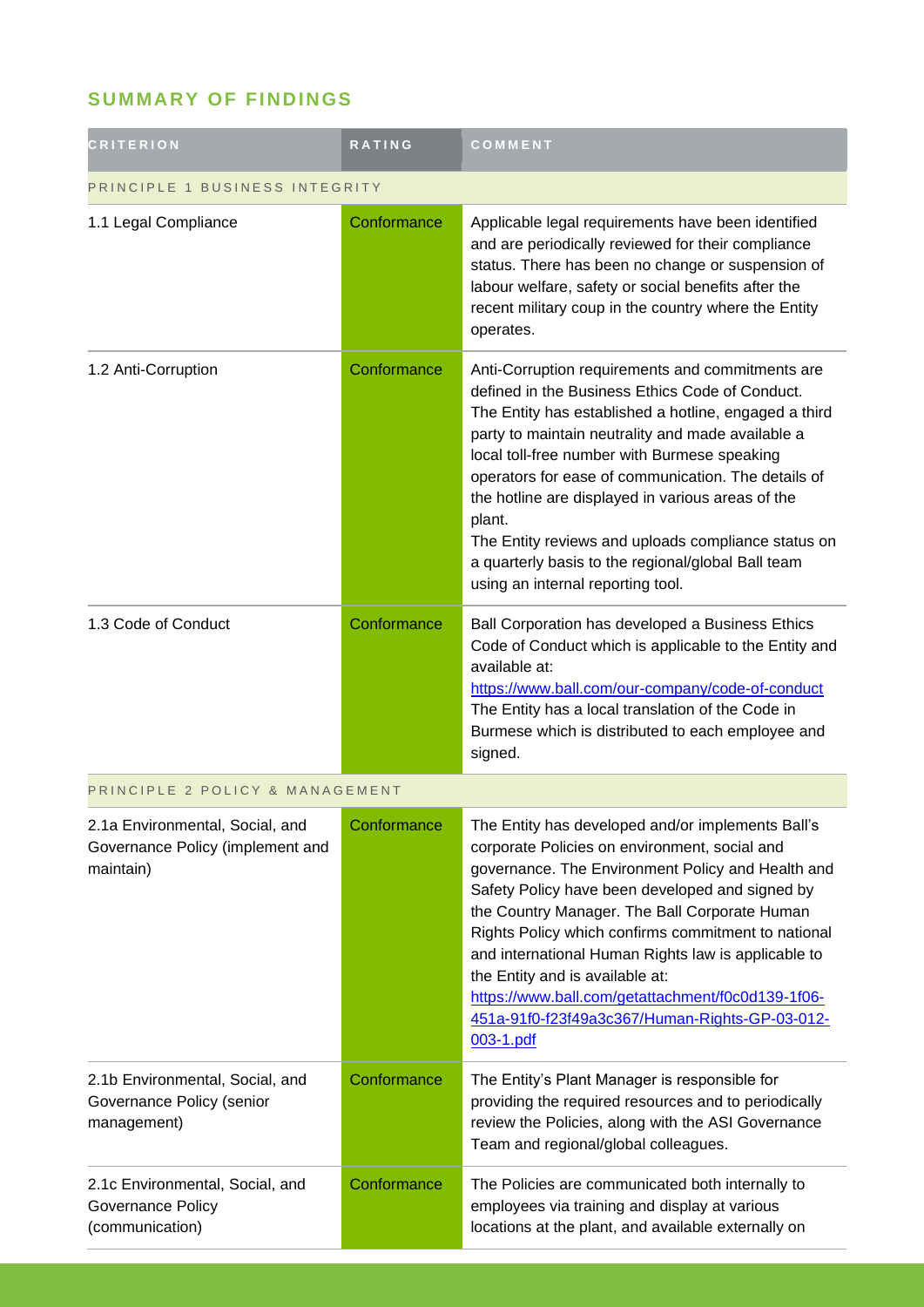| <b>CRITERION</b>                                                       | RATING      | COMMENT                                                                                                                                                                                                                                                                                                                                                                                                                                                                                                          |
|------------------------------------------------------------------------|-------------|------------------------------------------------------------------------------------------------------------------------------------------------------------------------------------------------------------------------------------------------------------------------------------------------------------------------------------------------------------------------------------------------------------------------------------------------------------------------------------------------------------------|
|                                                                        |             | demand by interested parties. The Policy is available<br>at:<br>https://www.ball.com/getattachment/3dd3f008-3441-<br>4a2a-b13e-a51154373058/CP-03-013-003-COMPL-<br>Environmental-Health-Safety.pdf                                                                                                                                                                                                                                                                                                              |
| 2.2 Leadership                                                         | Conformance | The Entity has designated the Plant Manager as<br>having overall responsibility and authority for the<br>implementation of the ASI Performance Standard.                                                                                                                                                                                                                                                                                                                                                         |
| 2.3a Environmental and Social<br>Management Systems<br>(environmental) | Conformance | The Entity has implemented an Environmental<br>Management System, which is certified as per ISO<br>14001:2015.                                                                                                                                                                                                                                                                                                                                                                                                   |
| 2.3b Environmental and Social<br>Management Systems (social)           | Conformance | The Entity has implemented a basic Social<br>Management System and has undergone a social<br>audit in the past against Coca Cola's Customer<br>Supplier Guiding Principle (SGP), where the Entity<br>received an overall status of Green (i.e. in<br>compliance).                                                                                                                                                                                                                                                |
| 2.4 Responsible Sourcing                                               | Conformance | The Supplier Guiding Principles provides the basis<br>and conditions for responsible sourcing and has<br>been communicated to suppliers for their<br>commitment, available at:<br>https://www.ball.com/getattachment/9199e3dd-aa92-<br>49a8-ae40-63ea9fe3c6d2/Supplier-Guiding-<br>Principles-and-other-exhibits-April2021.pdf<br>Ball's corporate goal is for all Aluminium metal<br>suppliers to be certified to the ASI Performance<br>Standard and other non-metal suppliers to the Sedex<br>audit standard. |
| 2.5 Impact Assessments                                                 | Conformance | Ball Corporation implements a Group-wide Impact<br>Assessment procedure for investment which includes<br>impact on sustainability performance among Ball's<br>'Big 6' categories (energy, water, waste, VOC, gas<br>and safety) and the recently added diversity and<br>inclusion metric.<br>At the Entity, various capital and operational<br>expenditure initiatives have been implemented for<br>overall business performance with integral evaluation<br>for sustainability.                                 |
| 2.6 Emergency Response Plan                                            | Conformance | The Entity has developed and implemented an<br>Emergency Response Plan (ERP), which provides<br>an emergency organization structure for both office<br>and after-office hours and includes responsibilities<br>defined of team members, plant layout and for each<br>emergency scenario where detailed step by step<br>activities are mentioned.<br>The Security Office acts as the "emergency control                                                                                                           |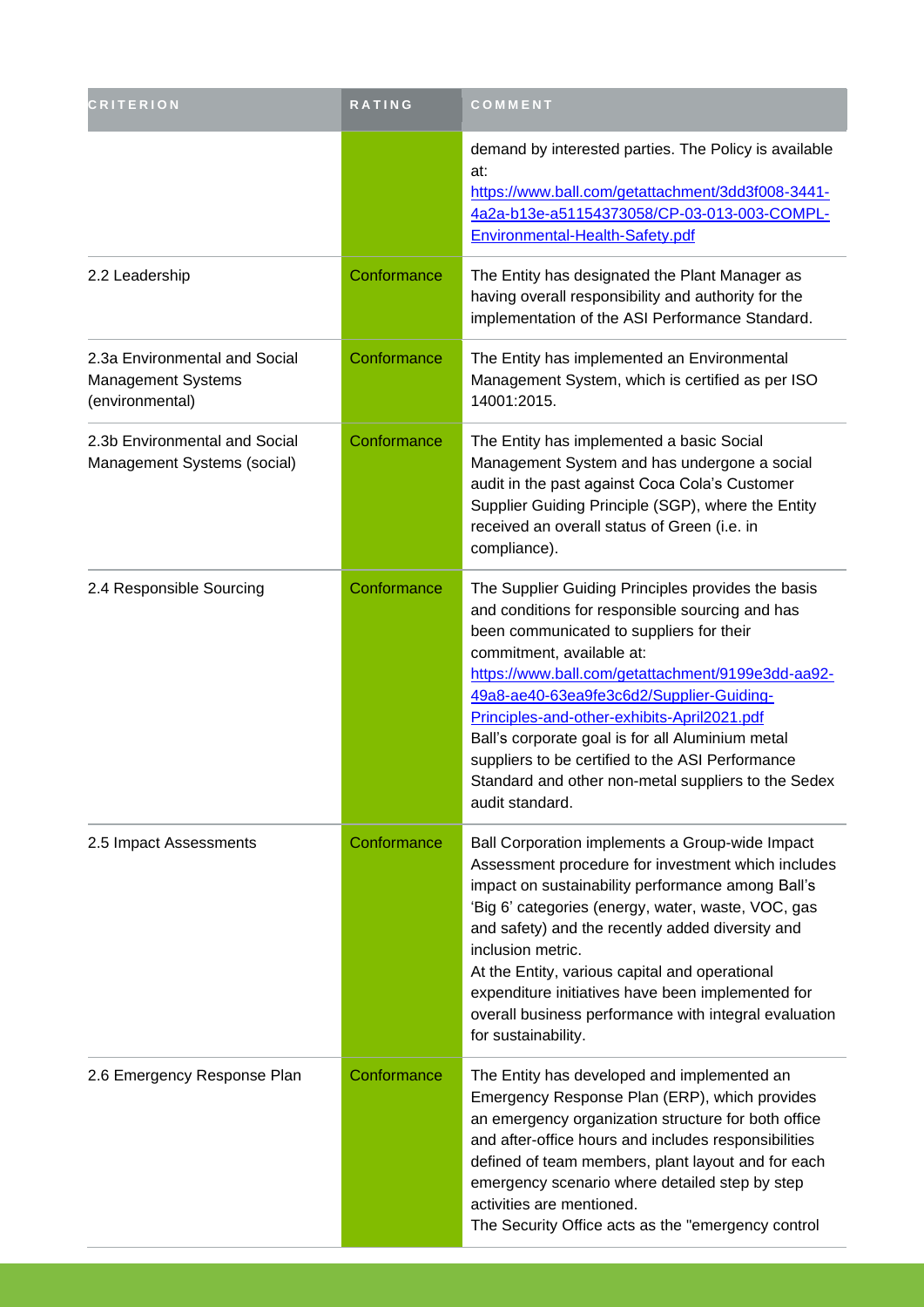| <b>CRITERION</b>                                                          | RATING         | COMMENT                                                                                                                                                                                                                                                                                              |
|---------------------------------------------------------------------------|----------------|------------------------------------------------------------------------------------------------------------------------------------------------------------------------------------------------------------------------------------------------------------------------------------------------------|
|                                                                           |                | centre" and is operational 24 hours a day, seven<br>days per week. The validation of the ERP is<br>conducted through periodic drills.                                                                                                                                                                |
| 2.7 Mergers and Acquisitions                                              | Conformance    | Ball Corporation has developed an internal process<br>for Due-Diligence including mergers and acquisitions.<br>There has been no mergers or acquisitions during<br>the past three years at the Entity.                                                                                               |
| 2.8 Closure, Decommissioning and<br><b>Divestment</b>                     | Conformance    | Ball Corporation has developed an internal process<br>to review environmental, social and governance<br>issues in the planning process for closure,<br>decommissioning and divestment. There has been<br>no closure, decommissioning and divestment during<br>past three years at the Entity.        |
| PRINCIPLE 3 TRANSPARENCY                                                  |                |                                                                                                                                                                                                                                                                                                      |
| 3.1 Sustainability Reporting                                              | Conformance    | The Entity discloses its sustainability performance via<br>Ball Corporation's global Sustainability Report, which<br>is in accordance with the Global Reporting Initiative<br>(GRI) protocol:<br>https://www.ball.com/getattachment/6e281e99-3361-<br>4f4a-a964-ac312986bdf4/Ball-SR20-Web_FINAL.pdf |
| 3.2 Non-compliance and liabilities                                        | Conformance    | The Entity discloses information on non-compliances<br>and liabilities, however there have been none to<br>report to date.                                                                                                                                                                           |
| 3.3a Payments to governments<br>(legal and contractual)                   | Conformance    | The Entity makes payments to governments only for<br>applicable taxes, including VAT, import duty and<br>corporate income tax. This is evidenced by a review<br>of the Financial Audit Report.                                                                                                       |
| 3.3b Payments to governments<br>(disclosure - bauxite mining)             | Not Applicable | This Criterion is not applicable to the Entity's<br>Certification Scope.                                                                                                                                                                                                                             |
| 3.4 Stakeholder complaints,<br>grievances and requests for<br>information | Conformance    | The Entity has implemented practices for<br>engagement and communication with external<br>stakeholders. There has been no complaint,<br>grievance or request for information from any<br>stakeholder or interested party in the recent past.                                                         |
| PRINCIPLE 4 MATERIAL STEWARDSHIP                                          |                |                                                                                                                                                                                                                                                                                                      |
| 4.1a Environmental Life Cycle<br>Accordoment (life quale importe)         | Conformance    | Ball Corporation has conducted Life Cycle<br>According of its moint products where Aluminium                                                                                                                                                                                                         |

| 4.1a Environmental Life Cycle<br>Assessment (life cycle impacts) | Conformance | Ball Corporation has conducted Life Cycle<br>Assessments of its major products where Aluminium<br>is used.                                                 |
|------------------------------------------------------------------|-------------|------------------------------------------------------------------------------------------------------------------------------------------------------------|
| 4.1b Environmental Life Cycle<br>Assessment (cradle to gate)     | Conformance | Ball Corporation uses the 'Instant LCA tool' across its<br>global subsidiaries to carry out Life Cycle<br>Assessment following a cradle-to-grave approach. |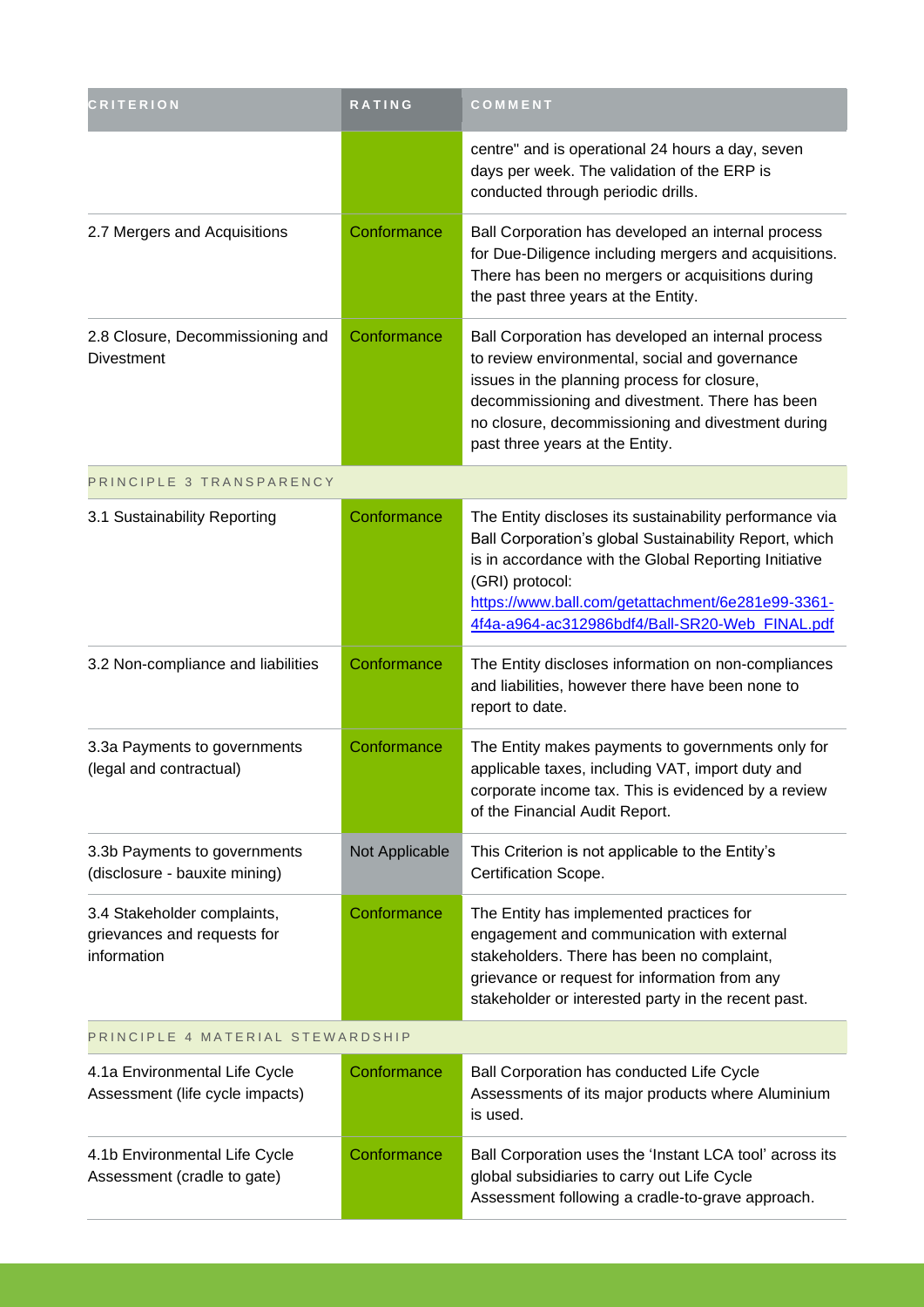| <b>CRITERION</b>                                                            | <b>RATING</b> | COMMENT                                                                                                                                                                                                                                                                                                                                                                                                                        |  |
|-----------------------------------------------------------------------------|---------------|--------------------------------------------------------------------------------------------------------------------------------------------------------------------------------------------------------------------------------------------------------------------------------------------------------------------------------------------------------------------------------------------------------------------------------|--|
| 4.1c Environmental Life Cycle<br>Assessment (public<br>communication)       | Conformance   | Ball Corporation communicates its Life Cycle<br>Assessments and results on the website and through<br>the Group-wide Sustainability Report, page 22:<br>https://www.ball.com/sustainability/real-circularity/life-<br>cycle-analysis<br>https://www.ball.com/getattachment/6e281e99-3361-<br>4f4a-a964-ac312986bdf4/Ball-SR20-Web_FINAL.pdf                                                                                    |  |
| 4.2 Product design                                                          | Conformance   | Based on the principles of life cycle analysis, the<br>focus in the design of products relates to the<br>reduction of the weight of cans, which heavily affects<br>carbon footprint, and on redesigning coatings to<br>reduce substances of concern.                                                                                                                                                                           |  |
| 4.3a Aluminium Process Scrap<br>(targets)                                   | Conformance   | The Entity has area/process spoilage targets with the<br>aim to reduce Process Scrap. The printed and<br>unprinted scrap are separated and 100% of the scrap<br>generated is returned to the metal supplier.                                                                                                                                                                                                                   |  |
| 4.3b Aluminium Process Scrap<br>(alloy separation)                          | Conformance   | The Aluminium Process Scrap is collected as bright<br>can and deco (printed), compressed (bailing process)<br>and returned to metal manufacturer.                                                                                                                                                                                                                                                                              |  |
| 4.4a Collection and recycling of<br>products at end-of-life (strategy)      | Conformance   | The Entity has developed a recycling strategy and is<br>working with various stakeholders to improve<br>collection and recycling of Used Beverage Cans.                                                                                                                                                                                                                                                                        |  |
| 4.4b Collection and recycling of<br>products at end-of-life<br>(engagement) | Conformance   | The Entity conducted a market study to understand<br>and evaluate the volume of Aluminium cans that<br>enter the market and the number of Used Beverage<br>Cans collected and recycled. The Entity also work<br>with consumers to facilitate educational seminars<br>and webinars to increase awareness of<br>environmental sustainability.                                                                                    |  |
| PRINCIPLE 5 GREENHOUSE GAS EMISSIONS                                        |               |                                                                                                                                                                                                                                                                                                                                                                                                                                |  |
| 5.1 Disclosure of GHG emissions<br>and energy use                           | Conformance   | The Entity records energy use and calculates its<br>greenhouse gas emissions (Scope 1, 2 and 3) and<br>reports these data to Ball Corporation for publication<br>which are available at:<br>https://www.ball.com/data-center                                                                                                                                                                                                   |  |
| 5.2 GHG emissions reductions                                                | Conformance   | Ball Corporation has established GHG reduction<br>targets at a corporate level as a 55% reduction in<br>GHG emissions by the year 2030, which is further<br>aligned at unit or country level. This 1.5°c target has<br>been approved by the Science Based Target<br>Initiative (SBTi). Measures in progress at the Entity<br>includes the installation of renewable energy (solar)<br>to meet full electricity demand by 2025. |  |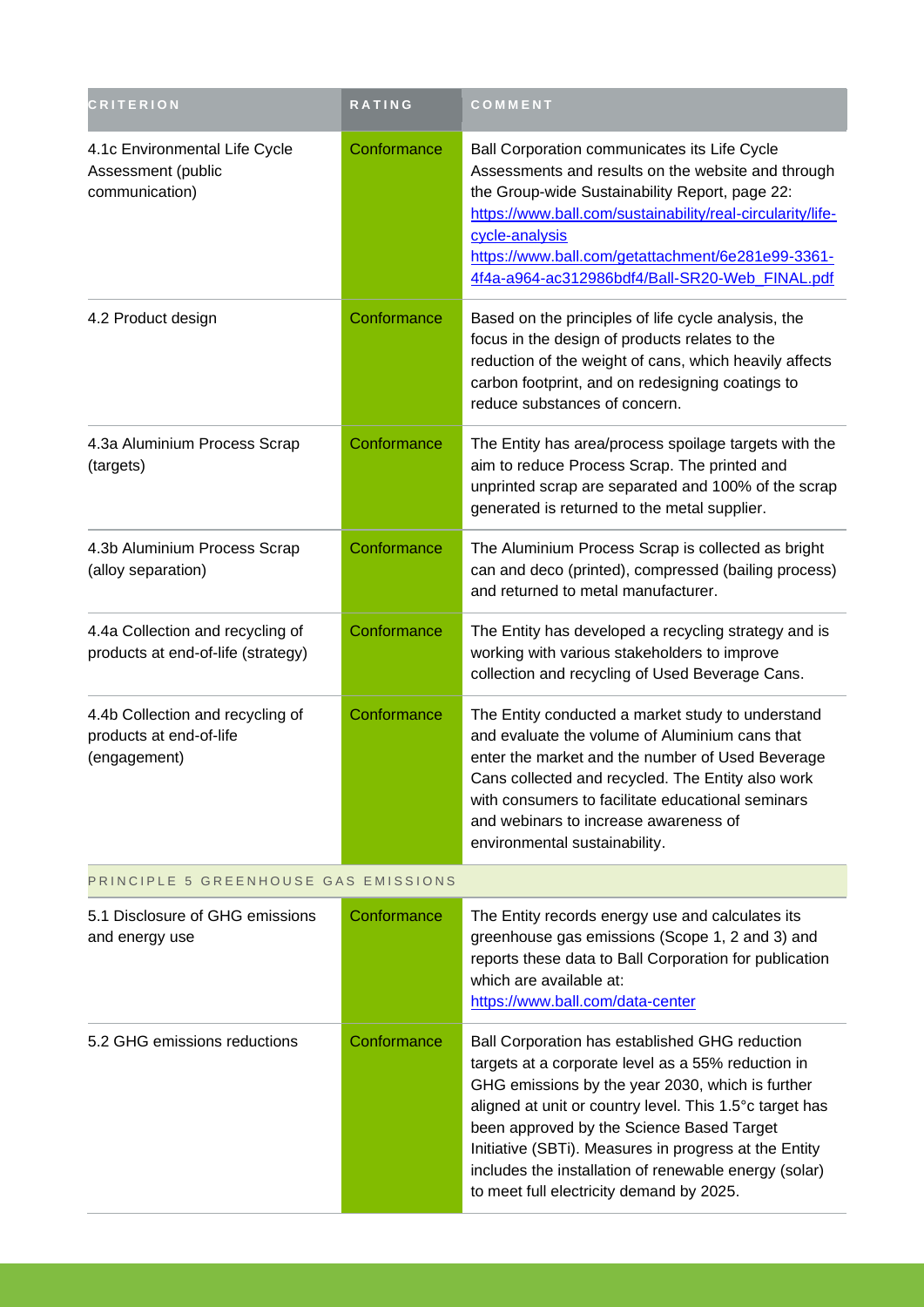| <b>CRITERION</b>                                                        | <b>RATING</b>     | COMMENT                                                                                                                                                                                                                                                                                                                                                                                                                                    |
|-------------------------------------------------------------------------|-------------------|--------------------------------------------------------------------------------------------------------------------------------------------------------------------------------------------------------------------------------------------------------------------------------------------------------------------------------------------------------------------------------------------------------------------------------------------|
| 5.3a Aluminium Smelting<br>(management system)                          | Not Applicable    | This Criterion is not applicable to the Entity's<br>Certification Scope.                                                                                                                                                                                                                                                                                                                                                                   |
| 5.3b Aluminium Smelting (up to<br>and including 2020)                   | Not Applicable    | This Criterion is not applicable to the Entity's<br>Certification Scope.                                                                                                                                                                                                                                                                                                                                                                   |
| 5.3c Aluminium Smelting (after<br>2020)                                 | Not Applicable    | This Criterion is not applicable to the Entity's<br>Certification Scope.                                                                                                                                                                                                                                                                                                                                                                   |
| PRINCIPLE 6 EMISSIONS, EFFLUENTS AND WASTE                              |                   |                                                                                                                                                                                                                                                                                                                                                                                                                                            |
| 6.1 Emissions to Air                                                    | Conformance       | The Entity monitors Emissions to Air on an annual<br>basis, which is conducted by an approved external<br>agency. Parameters were found to be within<br>permissible limits.                                                                                                                                                                                                                                                                |
| 6.2 Discharges to Water                                                 | Conformance       | Process waste water is collected and treated via the<br>effluent treatment plant before treated waste water is<br>discharged to the Government authority.                                                                                                                                                                                                                                                                                  |
| 6.3a Assessment and Management<br>of Spills and Leakage<br>(assessment) | Unable to<br>Rate | The Entity has undertaken an assessment on Spills<br>and Leakage as part of the environment aspect and<br>impact assessment process.<br>Whilst records relating to the systems and monitoring<br>of Spills and Leakages were reviewed and assessed<br>as being in conformance, this Criterion will be re-<br>assessed during the on-site component of the audit.                                                                           |
| 6.3b Assessment and Management<br>of Spills and Leakage<br>(management) | Unable to<br>Rate | The Entity has implemented Standard Operating<br>Procedures (SOP's) to manage any Spills and<br>Leakage as well external communication. Chemical<br>spillage kits are provided near chemical storage<br>areas.<br>Whilst records relating to the systems and monitoring<br>of Spills and Leakages were reviewed and assessed<br>as being in conformance, this Criterion will be re-<br>assessed during the on-site component of the audit. |
| 6.4a Reporting of Spills (immediate<br>disclosure)                      | Conformance       | The Entity has procedures in place to disclose to<br>affected parties the details of any significant Spills.<br>There has been no Spill reported during the past<br>three years.                                                                                                                                                                                                                                                           |
| 6.4b Reporting of Spills (regular<br>reporting)                         | Conformance       | The Entity discloses information on major Spills to<br>government authorities and within the corporate<br>Sustainability Report as required.                                                                                                                                                                                                                                                                                               |
| 6.5a Waste management and<br>reporting (strategy)                       | Unable to<br>Rate | The Entity implements a procedure on waste<br>management describing its waste management<br>strategy. The reporting of waste generated and<br>associated disposal methods is undertaken in<br>accordance with local laws.                                                                                                                                                                                                                  |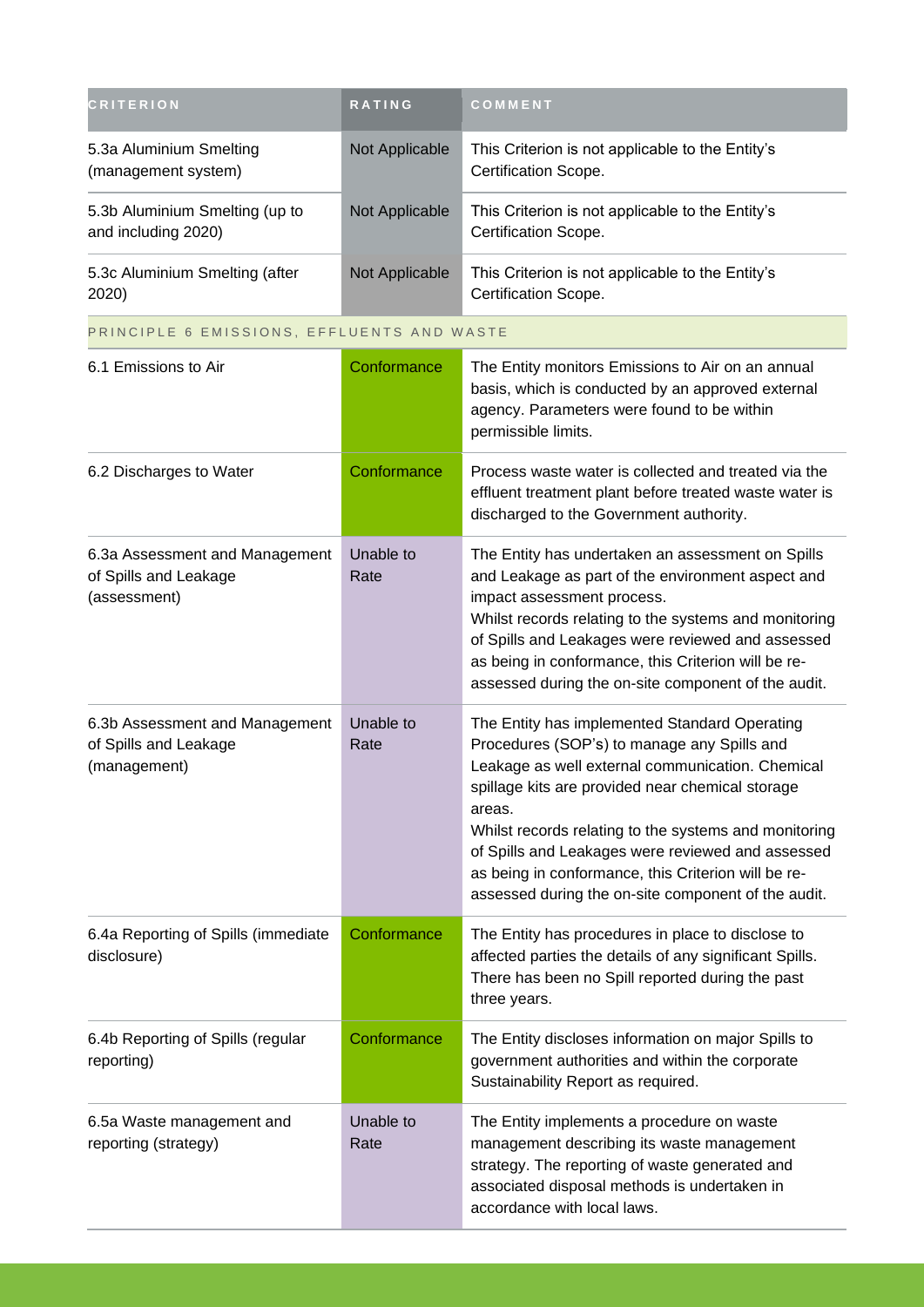| <b>CRITERION</b>                                                 | RATING            | COMMENT                                                                                                                                                                                                                                                                                                                                                                                                                                                                                                                                                       |
|------------------------------------------------------------------|-------------------|---------------------------------------------------------------------------------------------------------------------------------------------------------------------------------------------------------------------------------------------------------------------------------------------------------------------------------------------------------------------------------------------------------------------------------------------------------------------------------------------------------------------------------------------------------------|
|                                                                  |                   | Whilst records relating to the systems and monitoring<br>of waste management were reviewed and assessed<br>as being in conformance, this Criterion will be re-<br>assessed during the on-site component of the audit.                                                                                                                                                                                                                                                                                                                                         |
| 6.5b Waste management and<br>reporting (disclosure)              | Unable to<br>Rate | The reporting of waste generated and the associated<br>disposal methods is undertaken on an annual basis<br>in accordance with local laws and included in<br>corporate sustainability reporting as aggregated<br>global data:<br>https://www.ball.com/getattachment/6e281e99-3361-<br>4f4a-a964-ac312986bdf4/Ball-SR20-Web_FINAL.pdf<br>Whilst records relating to the systems and monitoring<br>of waste management were reviewed and assessed<br>as being in conformance, this Criterion will be re-<br>assessed during the on-site component of the audit. |
| 6.6a Bauxite Residue (storage<br>construction)                   | Not Applicable    | This Criterion is not applicable to the Entity's<br>Certification Scope.                                                                                                                                                                                                                                                                                                                                                                                                                                                                                      |
| 6.6b Bauxite Residue (integrity<br>checks and controls)          | Not Applicable    | This Criterion is not applicable to the Entity's<br>Certification Scope.                                                                                                                                                                                                                                                                                                                                                                                                                                                                                      |
| 6.6c Bauxite Residue (water<br>discharge)                        | Not Applicable    | This Criterion is not applicable to the Entity's<br>Certification Scope.                                                                                                                                                                                                                                                                                                                                                                                                                                                                                      |
| 6.6d Bauxite Residue (marine and<br>aquatic environments)        | Not Applicable    | This Criterion is not applicable to the Entity's<br>Certification Scope.                                                                                                                                                                                                                                                                                                                                                                                                                                                                                      |
| 6.6e Bauxite Residue (state of the<br>art technologies)          | Not Applicable    | This Criterion is not applicable to the Entity's<br>Certification Scope.                                                                                                                                                                                                                                                                                                                                                                                                                                                                                      |
| 6.6f Bauxite Residue (remediation)                               | Not Applicable    | This Criterion is not applicable to the Entity's<br>Certification Scope.                                                                                                                                                                                                                                                                                                                                                                                                                                                                                      |
| 6.7a Spent Pot Lining (SPL)<br>(storage and management)          | Not Applicable    | This Criterion is not applicable to the Entity's<br>Certification Scope.                                                                                                                                                                                                                                                                                                                                                                                                                                                                                      |
| 6.7b Spent Pot Lining (SPL)<br>(recovery and recycling)          | Not Applicable    | This Criterion is not applicable to the Entity's<br>Certification Scope.                                                                                                                                                                                                                                                                                                                                                                                                                                                                                      |
| 6.7c Spent Pot Lining (SPL)<br>(Untreated SPL)                   | Not Applicable    | This Criterion is not applicable to the Entity's<br>Certification Scope.                                                                                                                                                                                                                                                                                                                                                                                                                                                                                      |
| 6.7d Spent Pot Lining (SPL)<br>(review of alternatives)          | Not Applicable    | This Criterion is not applicable to the Entity's<br>Certification Scope.                                                                                                                                                                                                                                                                                                                                                                                                                                                                                      |
| 6.7e Spent Pot Lining (SPL)<br>(marine and aquatic environments) | Not Applicable    | This Criterion is not applicable to the Entity's<br>Certification Scope.                                                                                                                                                                                                                                                                                                                                                                                                                                                                                      |
| 6.8a Dross (recovery)                                            | Not Applicable    | This Criterion is not applicable to the Entity's<br>Certification Scope.                                                                                                                                                                                                                                                                                                                                                                                                                                                                                      |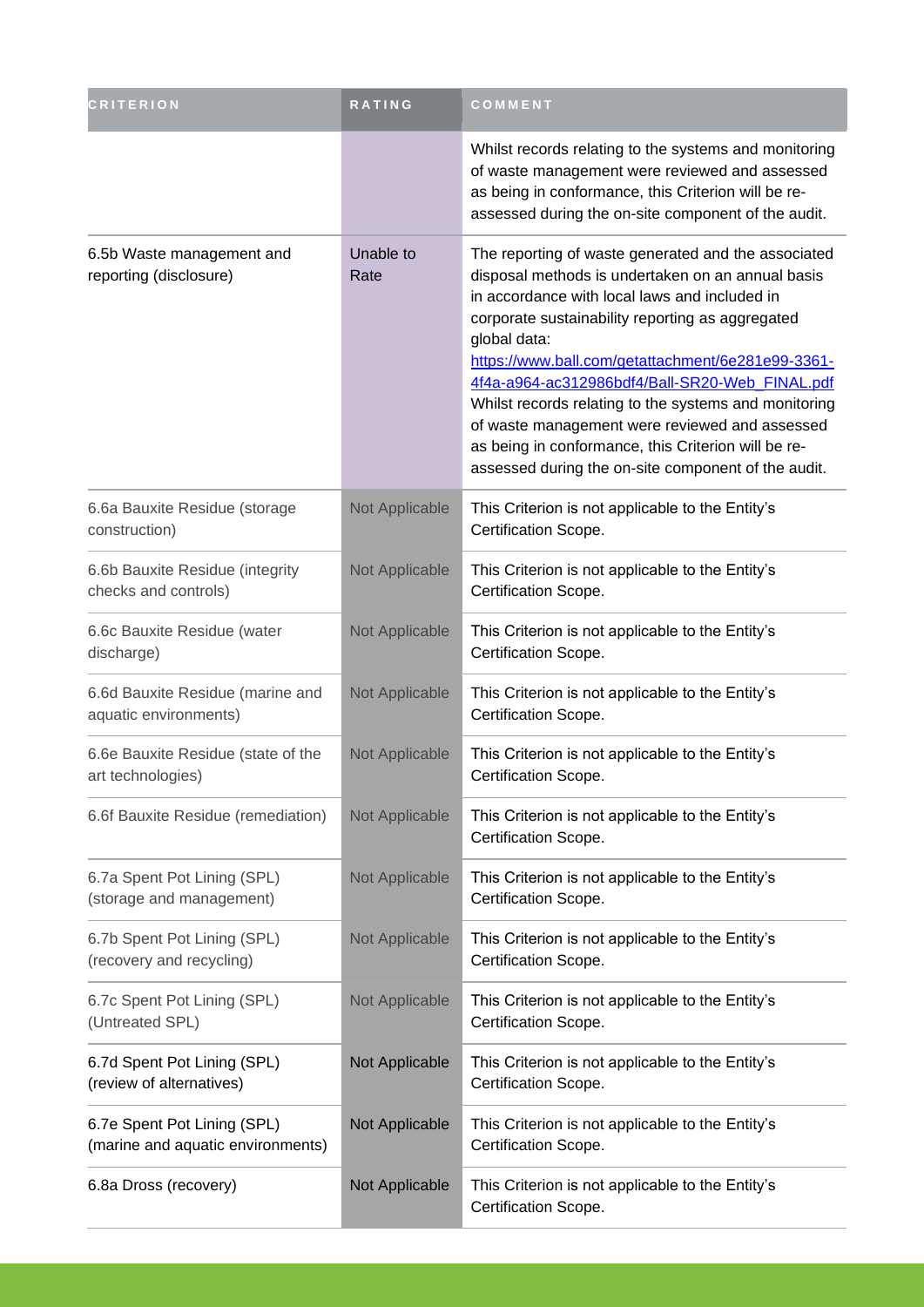| <b>CRITERION</b>                                            | RATING            | COMMENT                                                                                                                                                                                                                                                                                                                                                                                                                                  |  |
|-------------------------------------------------------------|-------------------|------------------------------------------------------------------------------------------------------------------------------------------------------------------------------------------------------------------------------------------------------------------------------------------------------------------------------------------------------------------------------------------------------------------------------------------|--|
| 6.8b Dross (recycling)                                      | Not Applicable    | This Criterion is not applicable to the Entity's<br>Certification Scope.                                                                                                                                                                                                                                                                                                                                                                 |  |
| 6.8c Dross (review of alternatives)                         | Not Applicable    | This Criterion is not applicable to the Entity's<br>Certification Scope.                                                                                                                                                                                                                                                                                                                                                                 |  |
| PRINCIPLE 7 WATER STEWARDSHIP                               |                   |                                                                                                                                                                                                                                                                                                                                                                                                                                          |  |
| 7.1a Water assessment (mapping)                             | Conformance       | The Entity has undertaken a water assessment to<br>include process/flow line diagrams and quantities.                                                                                                                                                                                                                                                                                                                                    |  |
| 7.1b Water assessment (risk<br>assessment)                  | Conformance       | The Entity has undertaken a water-related risk<br>assessment as part of its environment risk<br>assessment and according mitigation plans have<br>been implemented.                                                                                                                                                                                                                                                                      |  |
| 7.2a Water management<br>(management plans)                 | Unable to<br>Rate | The Entity has implemented time bound plans to<br>reduce water consumption which is measured in<br>terms of per thousand Cans manufactured in an<br>aggregated manner.<br>Whilst records relating to the systems and monitoring<br>of water management were reviewed and assessed<br>as being in conformance, this Criterion will be re-<br>assessed during the on-site component of the audit.                                          |  |
| 7.2b Water management<br>(monitoring)                       | Unable to<br>Rate | Water intake, discharge and process consumption<br>data is monitored and periodic review of the progress<br>of water management plans is undertaken.<br>Whilst records relating to the systems and monitoring<br>of water management were reviewed and assessed<br>as being in conformance, this Criterion will be re-<br>assessed during the on-site component of the audit.                                                            |  |
| 7.3 Disclosure of water usage and<br>risks                  | Conformance       | Water intake, discharge and process consumption<br>data are monitored and periodic review of the<br>progress of water management plans is undertaken.<br>Data are included in Sustainability Report:<br>https://www.ball.com/getattachment/6e281e99-3361-<br>4f4a-a964-ac312986bdf4/Ball-SR20-Web_FINAL.pdf                                                                                                                              |  |
| PRINCIPLE 8 BIODIVERSITY                                    |                   |                                                                                                                                                                                                                                                                                                                                                                                                                                          |  |
| 8.1 Biodiversity assessment                                 | Conformance       | A biodiversity assessment was undertaken in 2021<br>by an external party. There are no Protected Areas,<br>wildlife park, wildlife sanctuary, National Park,<br>biodiversity conservation park, ecologically fragile<br>habitat or wilderness containing well-known<br>endangered species and important birds areas in the<br>Entity's Area of Influence. The Hlawga National Park<br>is approximately 27 miles northwest of the Entity. |  |
| 8.2a Biodiversity management<br>(biodiversity action plans) | Conformance       | A Biodiversity Action Plan has been developed<br>based on the outcomes of the biodiversity risk                                                                                                                                                                                                                                                                                                                                          |  |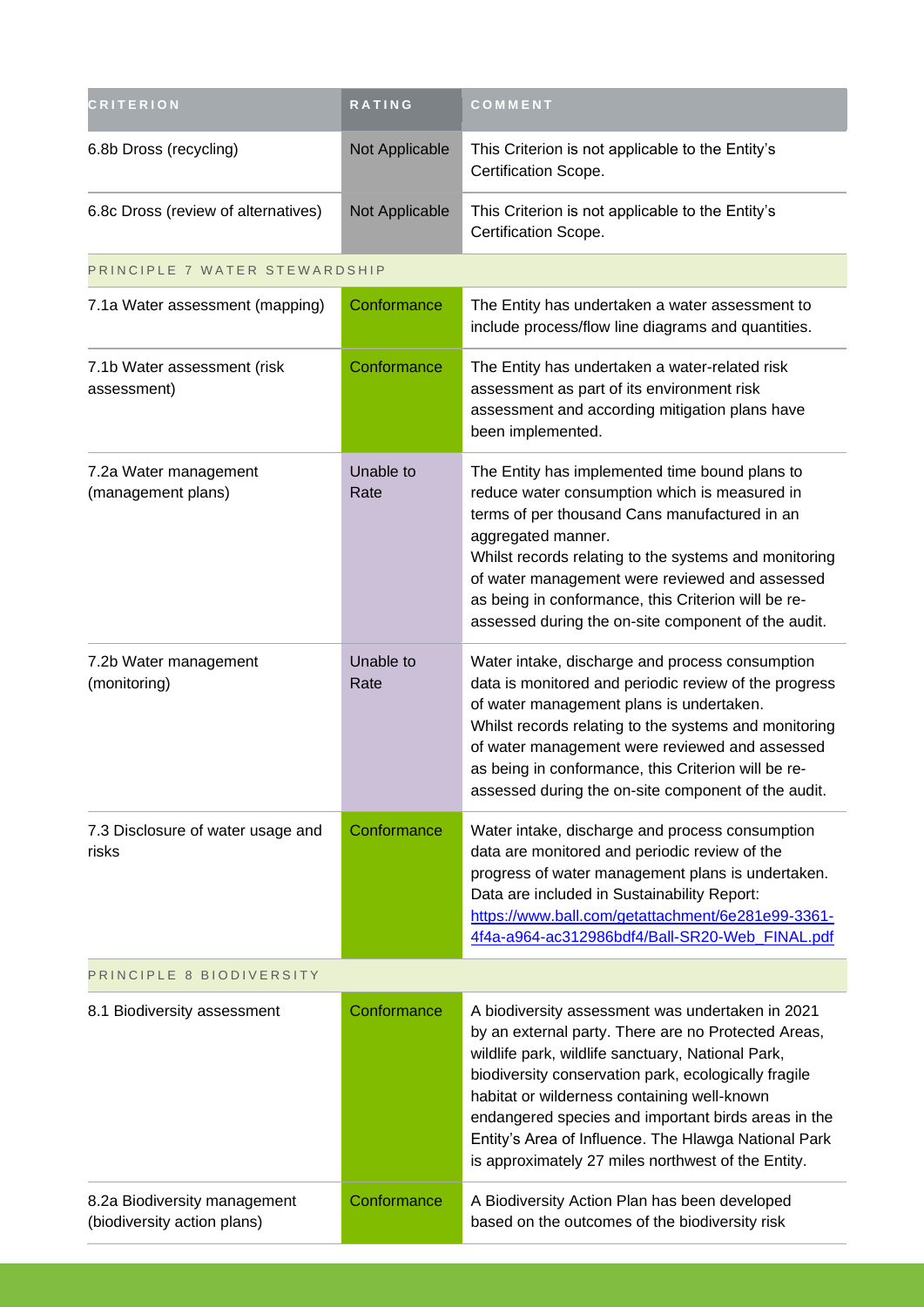| <b>CRITERION</b>                                                                          | RATING         | COMMENT                                                                                                                                                                                                                                                                                                                              |
|-------------------------------------------------------------------------------------------|----------------|--------------------------------------------------------------------------------------------------------------------------------------------------------------------------------------------------------------------------------------------------------------------------------------------------------------------------------------|
|                                                                                           |                | assessment, which includes measures to raise the<br>level of artificial flora biodiversity by conducting<br>annual plantation of new species.                                                                                                                                                                                        |
| 8.2b Biodiversity management<br>(consultation and mitigation<br>hierarchy)                | Conformance    | The Biodiversity Action Plan has been developed<br>with external expert recommendations and following<br>stakeholder consultation and with consideration of<br>the Biodiversity Mitigation Hierarchy. The biodiversity<br>risk assessment determined there is no material risk<br>on biodiversity from the Entity's operations.      |
| 8.2c Biodiversity management<br>(reporting)                                               | Conformance    | Biodiversity performance is communicated to<br>stakeholders through various means including the<br>corporate Sustainability Report:<br>https://www.ball.com/getattachment/6e281e99-3361-<br>4f4a-a964-ac312986bdf4/Ball-SR20-Web FINAL.pdf                                                                                           |
| 8.3 Alien Species                                                                         | Conformance    | The Entity has conducted a risk assessment for Alien<br>Species. All the wooden pallets are handed as per<br>applicable work instructions, including heat treatment<br>and labelling as per the International Standard for<br>Phytosanitary Measure (ISPM 15).                                                                       |
| 8.4a Commitment to "No Go" in<br>World Heritage properties<br>(exploration and new mines) | Not Applicable | This Criterion is not applicable to the Entity's<br>Certification Scope.                                                                                                                                                                                                                                                             |
| 8.4b Commitment to "No Go" in<br>World Heritage properties (existing<br>mines)            | Not Applicable | This Criterion is not applicable to the Entity's<br>Certification Scope.                                                                                                                                                                                                                                                             |
| 8.5a Mine rehabilitation (best<br>available techniques)                                   | Not Applicable | This Criterion is not applicable to the Entity's<br>Certification Scope.                                                                                                                                                                                                                                                             |
| 8.5b Mine rehabilitation (financial<br>provisions)                                        | Not Applicable | This Criterion is not applicable to the Entity's<br>Certification Scope.                                                                                                                                                                                                                                                             |
| PRINCIPLE 9 HUMAN RIGHTS                                                                  |                |                                                                                                                                                                                                                                                                                                                                      |
| 9.1a Human Rights Due Diligence<br>(policy)                                               | Conformance    | The Entity has established a Human Rights Policy<br>confirming its commitment to national and<br>international Human Rights law covering employees,<br>business partners and Local Communities, available<br>at:<br>https://www.ball.com/getattachment/f0c0d139-1f06-<br>451a-91f0-f23f49a3c367/Human-Rights-GP-03-012-<br>003-1.pdf |
| 9.1b Human Rights Due Diligence<br>(process)                                              | Conformance    | The Entity has implemented a Human Rights Due<br>Diligence process which includes measures taken to<br>identify, prevent, evaluate and mitigate actual and<br>potential Human Rights risks.                                                                                                                                          |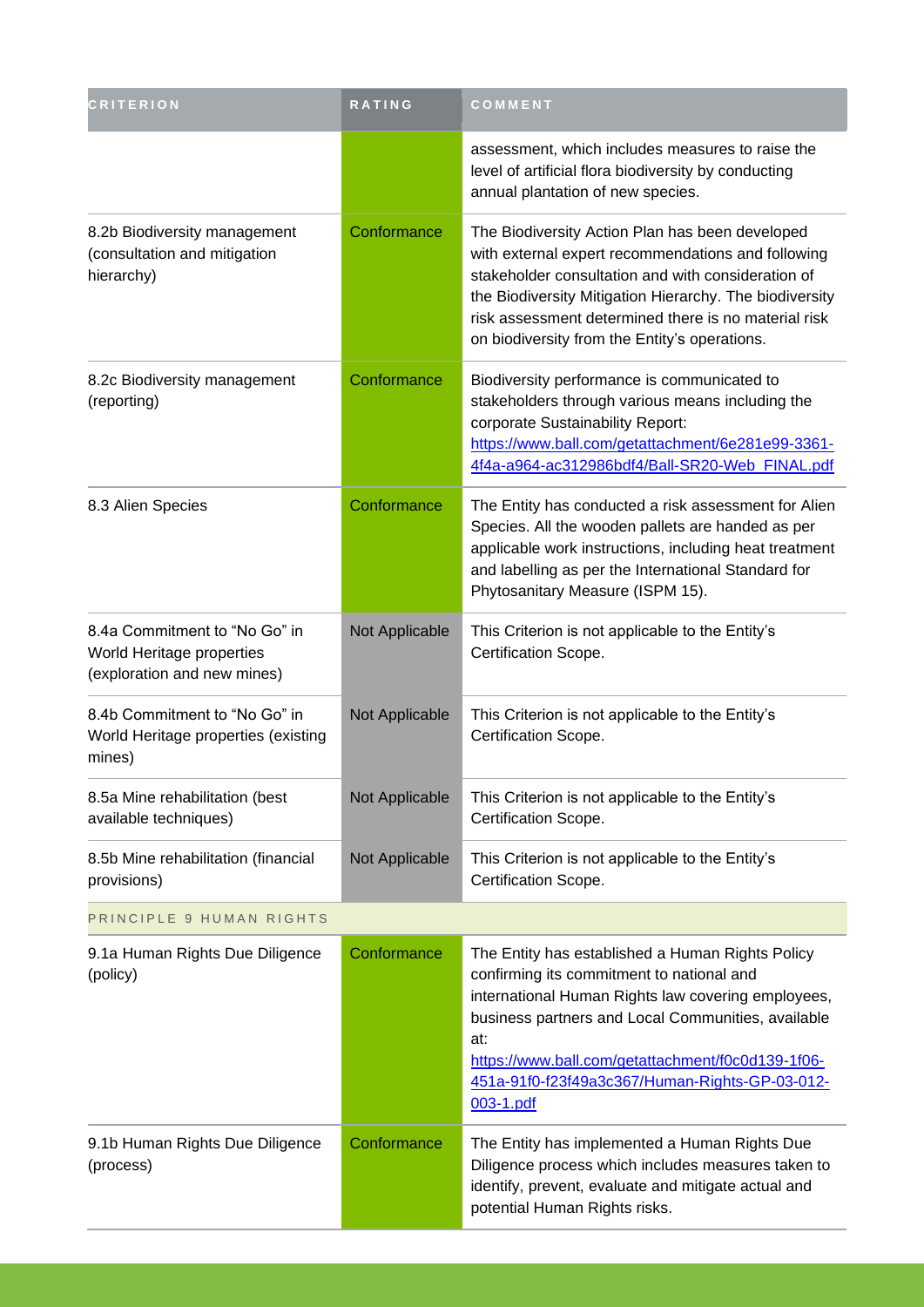| <b>CRITERION</b>                                 | RATING            | COMMENT                                                                                                                                                                                                                                                                                                                                                                                                                                                                                                                                                                                    |
|--------------------------------------------------|-------------------|--------------------------------------------------------------------------------------------------------------------------------------------------------------------------------------------------------------------------------------------------------------------------------------------------------------------------------------------------------------------------------------------------------------------------------------------------------------------------------------------------------------------------------------------------------------------------------------------|
| 9.1c Human Rights Due Diligence<br>(remediation) | Conformance       | The Entity has implemented a Human Rights Due<br>Diligence process and defines remediation measures<br>should the Entity identify as having caused or<br>contributed to adverse Human Rights impacts.                                                                                                                                                                                                                                                                                                                                                                                      |
| 9.2 Women's Rights                               | Conformance       | Women's rights are defined in the Employees Code<br>of Conduct as well as in the policy on prevention of<br>sexual harassment of women at workplace. Regular<br>committee meetings are conducted.<br>Management is aiming on increasing diversity and<br>the Entity has developed a target of 30 percent of<br>women employees by 2025 in line with Ball<br>Corporation's global target.                                                                                                                                                                                                   |
| 9.3 Indigenous Peoples                           | Not Applicable    | This Criterion is not applicable as there are no<br>Indigenous Peoples identified.                                                                                                                                                                                                                                                                                                                                                                                                                                                                                                         |
| 9.4 Free, Prior, and Informed<br>Consent (FPIC)  | Not Applicable    | This Criterion is not applicable as there are no<br>Indigenous Peoples identified.                                                                                                                                                                                                                                                                                                                                                                                                                                                                                                         |
| 9.5 Cultural and sacred heritage                 | Not Applicable    | This Criterion is not applicable as there are no<br>sacred or cultural heritage sites and values within the<br>Entity's Area of Influence.                                                                                                                                                                                                                                                                                                                                                                                                                                                 |
| 9.6a Resettlements (avoid or<br>minimise)        | Not Applicable    | This Criterion is not applicable as no Resettlements<br>have been considered or taken place during since<br>the Entity was established or since joining ASI.                                                                                                                                                                                                                                                                                                                                                                                                                               |
| 9.6b Resettlements (where<br>unavoidable)        | Not Applicable    | This Criterion is not applicable as no Resettlements<br>have been considered or taken place during since<br>the Entity was established or since joining ASI.                                                                                                                                                                                                                                                                                                                                                                                                                               |
| 9.7a Local Communities (rights and<br>interests) | Unable to<br>Rate | The Entity respects the rights and interests of Local<br>Communities and assessed the impact of Local<br>Communities in its Human Rights Due Diligence<br>assessment.<br>Whilst records relating to the systems and monitoring<br>of Local Communities were reviewed and assessed<br>as being in conformance, this Criterion will be re-<br>assessed during the on-site component of the audit.                                                                                                                                                                                            |
| 9.7b Local Communities (impacts)                 | Unable to<br>Rate | The Entity has assessed the impact of its business<br>activities on the Local Community as part of its<br>Human Rights Impact Assessment. The Entity has<br>implemented actions including creating employment<br>and provision of associated services such as canteen<br>and transportation, which positively impacts<br>livelihoods within the Local Community.<br>Whilst records relating to the systems and monitoring<br>of Local Communities were reviewed and assessed<br>as being in conformance, this Criterion will be re-<br>assessed during the on-site component of the audit. |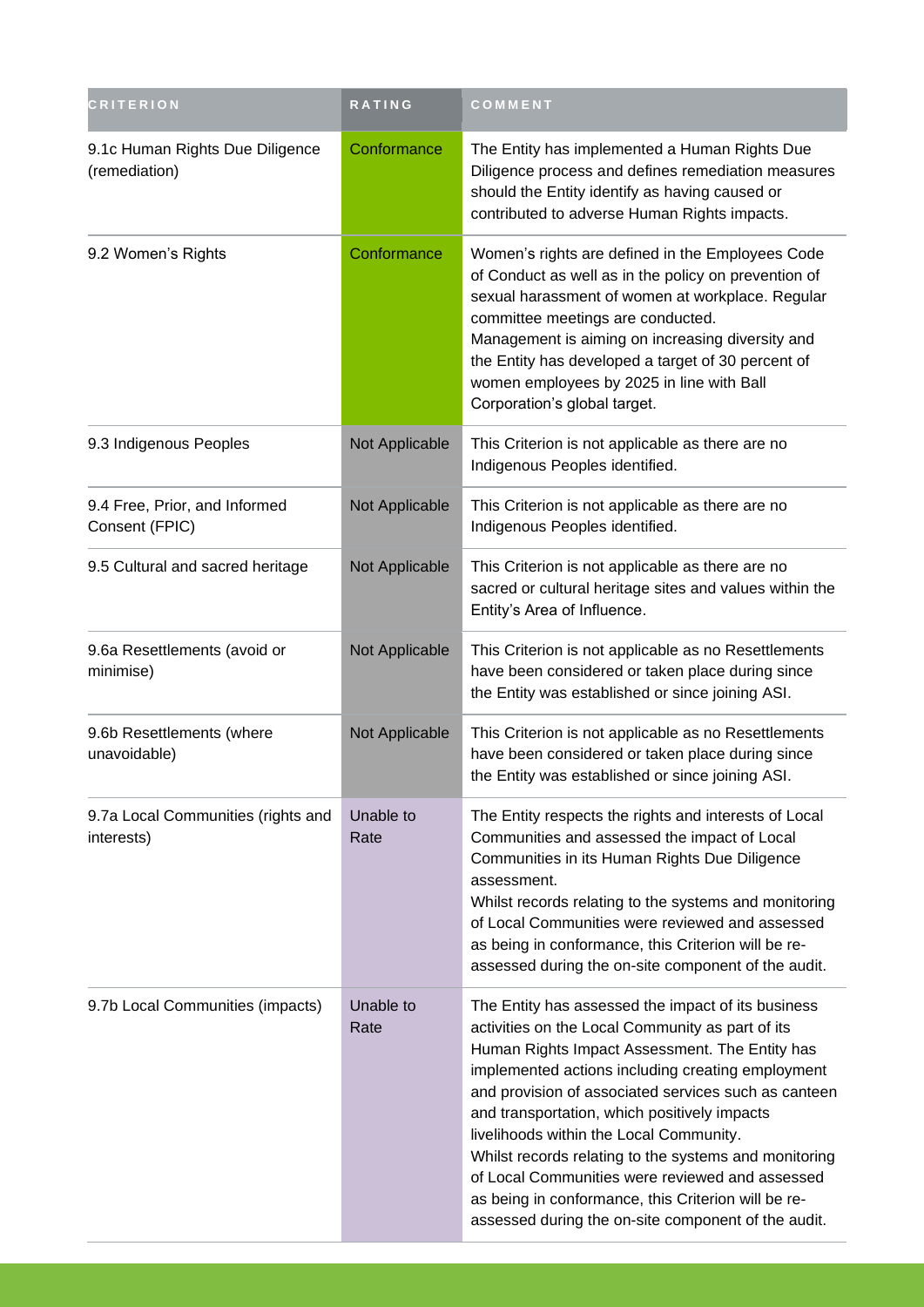| <b>CRITERION</b>                                                                                      | RATING            | COMMENT                                                                                                                                                                                                                                                                                                                                                                                                                                                                                                                                                                                                                                                                                                                                                                                                                            |
|-------------------------------------------------------------------------------------------------------|-------------------|------------------------------------------------------------------------------------------------------------------------------------------------------------------------------------------------------------------------------------------------------------------------------------------------------------------------------------------------------------------------------------------------------------------------------------------------------------------------------------------------------------------------------------------------------------------------------------------------------------------------------------------------------------------------------------------------------------------------------------------------------------------------------------------------------------------------------------|
| 9.7c Local Communities<br>(livelihoods)                                                               | Unable to<br>Rate | The Entity has assessed the impact of its business<br>activities on the Local Community as part of its<br>Human Rights Impact Assessment. The Entity has<br>implemented actions including creating employment<br>and provision of associated services such as canteen<br>and transportation, which positively impacts<br>livelihoods within the Local Community.<br>The Entity has implemented various social activities<br>under its corporate social responsibility (CSR)<br>initiatives, including the concept of a 'Community<br>Ambassador' where employees are encouraged to<br>do voluntary work.<br>Whilst records relating to the systems and monitoring<br>of Local Communities were reviewed and assessed<br>as being in conformance, this Criterion will be re-<br>assessed during the on-site component of the audit. |
| 9.8 Conflict-Affected and High-Risk<br>Areas                                                          | Conformance       | The Entity has evaluated its supply chain and<br>identified where adverse Human Rights impacts in<br>Conflict-Affected and High-Risk Areas may occur.<br>The Entity requires its suppliers sign an additional<br>certification document regarding conflict minerals.<br>Ball Corporation's global Conflict Minerals Report<br>2020 is available at:<br>https://www.ball.com/getattachment/82f1e762-7739-<br>44d3-939c-ee8160d20f16/Ball-2021-Conflict-<br>Minerals-Report.pdf                                                                                                                                                                                                                                                                                                                                                      |
| 9.9 Security practice                                                                                 | Conformance       | The Entity's Human Rights Policy stipulates adopting<br>proportionate security arrangements. The Entity<br>ensures that the provision of security is consistent<br>with local laws and relevant international standards<br>and guidelines.                                                                                                                                                                                                                                                                                                                                                                                                                                                                                                                                                                                         |
| PRINCIPLE 10 LABOUR RIGHTS                                                                            |                   |                                                                                                                                                                                                                                                                                                                                                                                                                                                                                                                                                                                                                                                                                                                                                                                                                                    |
| 10.1a Freedom of Association and<br><b>Right to Collective Bargaining</b><br>(freedom of association) | Unable to<br>Rate | The Entity has developed a Human Rights Policy<br>which addresses a commitment to respect Freedom<br>of Association in line with national and international<br>laws.<br>Whilst records relating to the systems and monitoring<br>of Freedom of Association were reviewed and<br>assessed as being in conformance, this Criterion will<br>be re-assessed during the on-site component of the<br>audit.                                                                                                                                                                                                                                                                                                                                                                                                                              |
| 10.1b Freedom of Association and<br><b>Right to Collective Bargaining</b><br>(collective bargaining)  | Unable to<br>Rate | The Entity has developed a Human Rights Policy<br>which addresses a commitment to respect the right<br>to Collective Bargaining in line with national and<br>international laws.<br>Whilst records relating to the systems and monitoring<br>of Collective Bargaining were reviewed and                                                                                                                                                                                                                                                                                                                                                                                                                                                                                                                                            |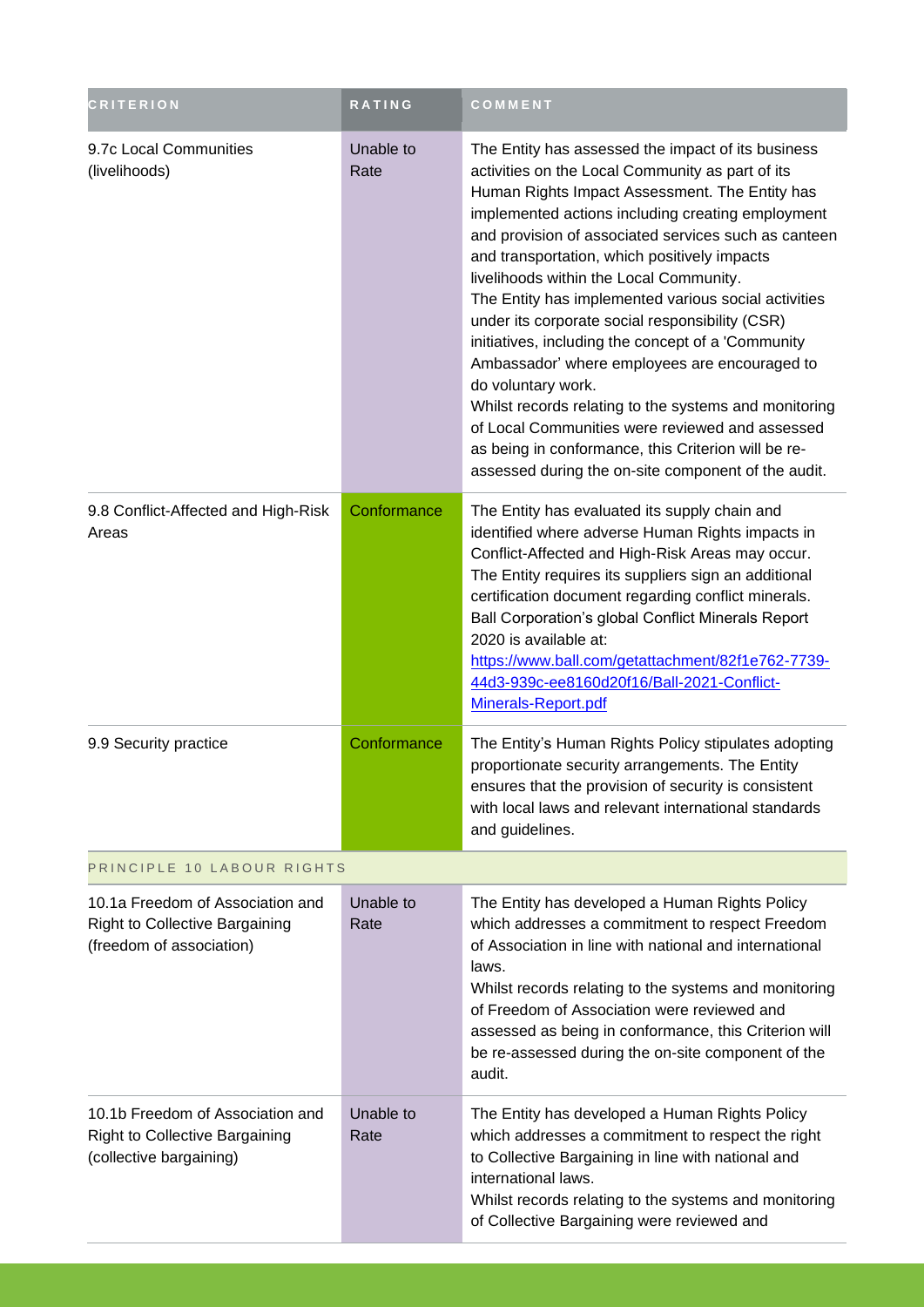| <b>CRITERION</b>                                                                          | RATING            | COMMENT                                                                                                                                                                                                                                                                                                                                                                                                                                                                                                                                                                                                                                                     |
|-------------------------------------------------------------------------------------------|-------------------|-------------------------------------------------------------------------------------------------------------------------------------------------------------------------------------------------------------------------------------------------------------------------------------------------------------------------------------------------------------------------------------------------------------------------------------------------------------------------------------------------------------------------------------------------------------------------------------------------------------------------------------------------------------|
|                                                                                           |                   | assessed as being in conformance, this Criterion will<br>be re-assessed during the on-site component of the<br>audit.                                                                                                                                                                                                                                                                                                                                                                                                                                                                                                                                       |
| 10.1c Freedom of Association and<br>Right to Collective Bargaining<br>(alternative means) | Not Applicable    | This Criterion is no applicable as Myanmar law does<br>not restrict the right to Freedom of Association and<br>Collective Bargaining.                                                                                                                                                                                                                                                                                                                                                                                                                                                                                                                       |
| 10.2a Child Labour (minimum age)                                                          | Unable to<br>Rate | The Entity has a Child Labour Policy. Myanmar law<br>states a minimum hiring age of 16 years and the<br>Entity's minimum hiring age is 18 years. There is no<br>evidence of Child Labour at the Entity.<br>Whilst records relating to the systems and monitoring<br>of Child Labour were reviewed and assessed as<br>being in conformance, this Criterion will be re-<br>assessed during the on-site component of the audit.                                                                                                                                                                                                                                |
| 10.2b Child Labour (hazardous)                                                            | Unable to<br>Rate | The Entity has a zero tolerance policy on Child<br>Labour. The Child Labour Policy has been developed<br>which neither uses nor supports the use of Child<br>Labour in hazardous work areas. The minimum hiring<br>age is 18 years. There is no evidence of Child<br>Labour at the Entity. The Entity continues to be<br>vigilant through global policies and programs<br>complemented with regular audits within the supply<br>chain.<br>Whilst records relating to the systems and monitoring<br>of Child Labour were reviewed and assessed as<br>being in conformance, this Criterion will be re-<br>assessed during the on-site component of the audit. |
| 10.2c Child Labour (worst forms)                                                          | Unable to<br>Rate | The Entity has a zero tolerance policy on Child<br>Labour. The Child Labour Policy has been developed<br>which neither uses nor supports the use of Worst<br>Form of Child Labour. There is no evidence of Child<br>Labour at the Entity. The Entity continues to be<br>vigilant through global policies and programs<br>complemented with regular audits within the supply<br>chain<br>Whilst records relating to the systems and monitoring<br>of Child Labour were reviewed and assessed as<br>being in conformance, this Criterion will be re-<br>assessed during the on-site component of the audit.                                                   |
| 10.3a Forced Labour (human<br>trafficking)                                                | Unable to<br>Rate | The Entity has a zero tolerance policy on the use of<br>Forced Labour. The Entity neither engages in nor<br>supports the use of Forced Labour. The Entity does<br>not engage in or support Human Trafficking either<br>directly or through any employment or recruitment<br>agencies. Recruitment is undertaken by the Human<br>Resources Department directly. Please see:                                                                                                                                                                                                                                                                                  |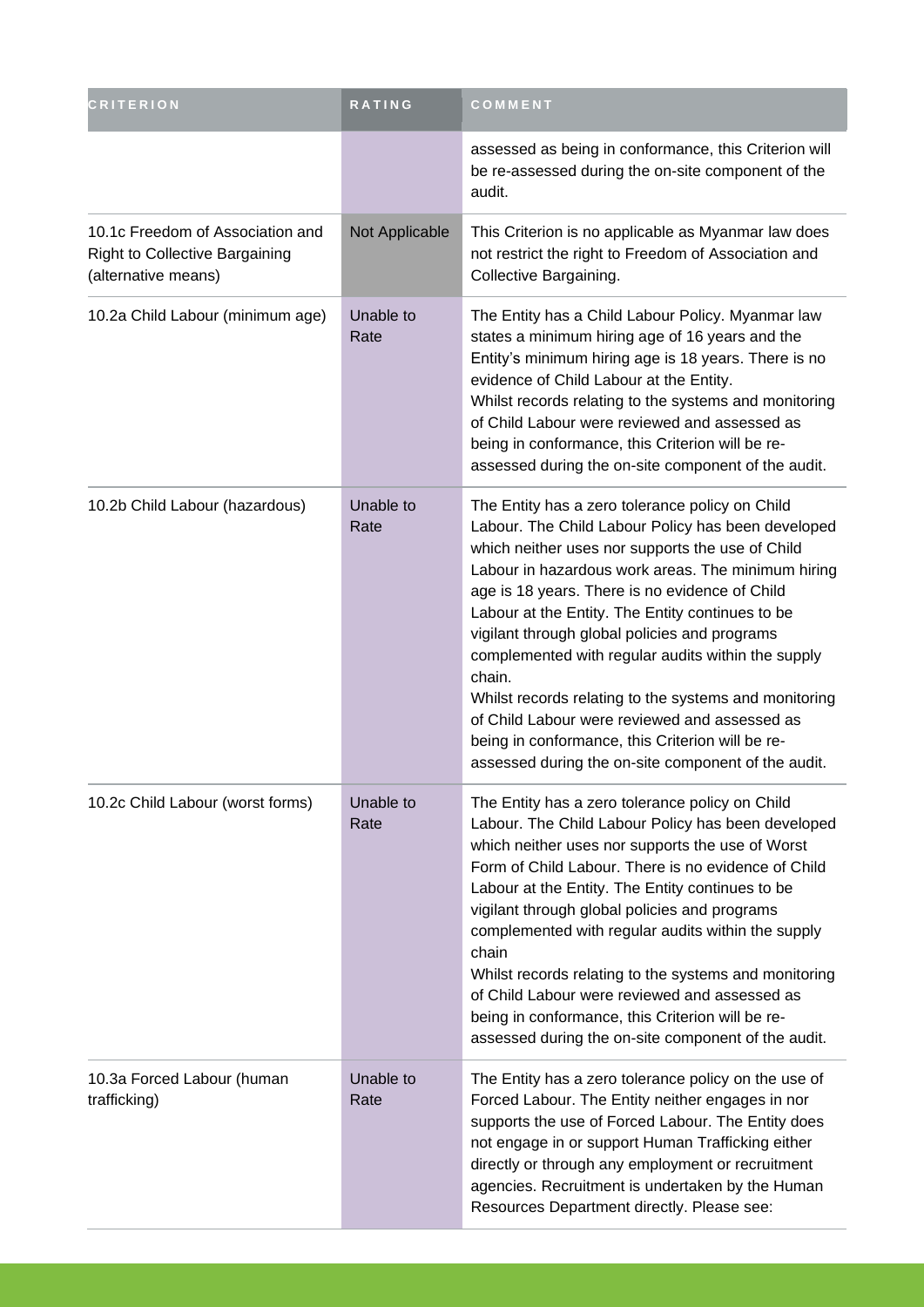| <b>CRITERION</b>                                  | <b>RATING</b>     | COMMENT                                                                                                                                                                                                                                                                                                                                                                                                                                                                                                                                                                                                                                                                                      |
|---------------------------------------------------|-------------------|----------------------------------------------------------------------------------------------------------------------------------------------------------------------------------------------------------------------------------------------------------------------------------------------------------------------------------------------------------------------------------------------------------------------------------------------------------------------------------------------------------------------------------------------------------------------------------------------------------------------------------------------------------------------------------------------|
|                                                   |                   | https://www.ball.com/getattachment/c36b87af-29c7-<br>494d-b03e-3c906f333f96/Slavery-and-Human-<br>Trafficking-Statement-July-2020.pdf<br>https://www.ball.com/getattachment/f0c0d139-1f06-<br>451a-91f0-f23f49a3c367/Human-Rights-GP-03-012-<br>003-1.pdf<br>Whilst records relating to the systems and monitoring<br>of Forced Labour were reviewed and assessed as<br>being in conformance, this Criterion will be re-<br>assessed during the on-site component of the audit.                                                                                                                                                                                                              |
| 10.3b Forced Labour (deposits,<br>fees, advances) | Unable to<br>Rate | The Entity has a zero tolerance policy on the use of<br>Forced Labour. The Entity neither engages in nor<br>supports the use of Forced Labour nor demands any<br>deposits from its employees. Please see:<br>https://www.ball.com/getattachment/c36b87af-29c7-<br>494d-b03e-3c906f333f96/Slavery-and-Human-<br>Trafficking-Statement-July-2020.pdf<br>https://www.ball.com/getattachment/f0c0d139-1f06-<br>451a-91f0-f23f49a3c367/Human-Rights-GP-03-012-<br>003-1.pdf<br>Whilst records relating to the systems and monitoring<br>of Forced Labour were reviewed and assessed as<br>being in conformance, this Criterion will be re-<br>assessed during the on-site component of the audit. |
| 10.3c Forced Labour (migrant<br>workers)          | Unable to<br>Rate | The Entity has a zero tolerance policy on the use of<br>Forced Labour. The Entity neither engages in nor<br>supports the use of Forced Labour or uses Migrant<br>Workers. Please see:<br>https://www.ball.com/getattachment/c36b87af-29c7-<br>494d-b03e-3c906f333f96/Slavery-and-Human-<br>Trafficking-Statement-July-2020.pdf<br>https://www.ball.com/getattachment/f0c0d139-1f06-<br>451a-91f0-f23f49a3c367/Human-Rights-GP-03-012-<br>003-1.pdf<br>Whilst records relating to the systems and monitoring<br>of Forced Labour were reviewed and assessed as<br>being in conformance, this Criterion will be re-<br>assessed during the on-site component of the audit.                     |
| 10.3d Forced Labour (debt<br>bondage)             | Unable to<br>Rate | The Entity has a zero tolerance policy on the use of<br>Forced Labour. The Entity neither engages in nor<br>supports the use of Forced Labour and does not<br>practice Debt Bondage through advance payment.<br>Please see:<br>https://www.ball.com/getattachment/c36b87af-29c7-<br>494d-b03e-3c906f333f96/Slavery-and-Human-<br>Trafficking-Statement-July-2020.pdf                                                                                                                                                                                                                                                                                                                         |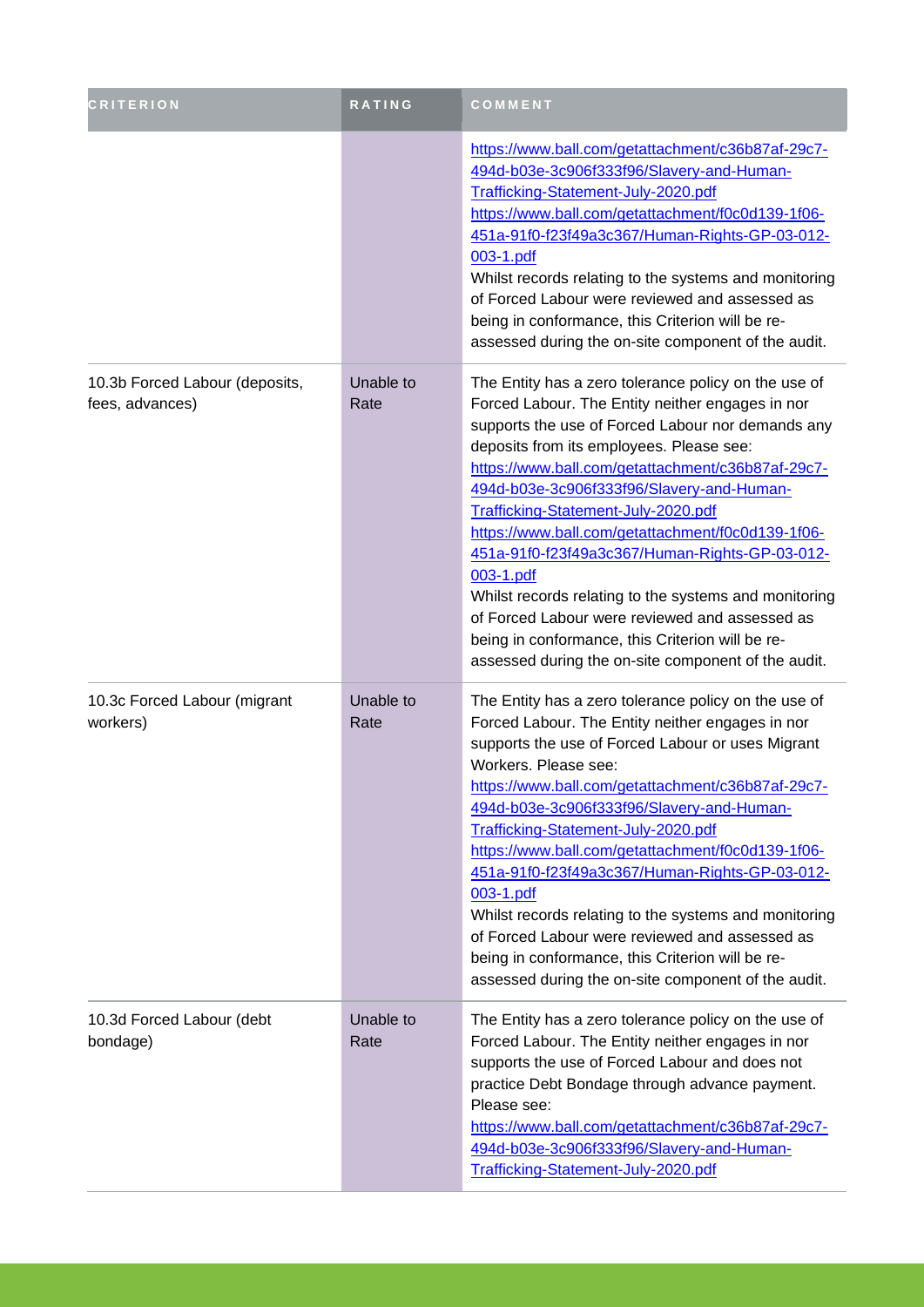| <b>CRITERION</b>                                                                | <b>RATING</b>     | COMMENT                                                                                                                                                                                                                                                                                                                                                                                                                                                                                                                                                                                                                                                                                                                                  |
|---------------------------------------------------------------------------------|-------------------|------------------------------------------------------------------------------------------------------------------------------------------------------------------------------------------------------------------------------------------------------------------------------------------------------------------------------------------------------------------------------------------------------------------------------------------------------------------------------------------------------------------------------------------------------------------------------------------------------------------------------------------------------------------------------------------------------------------------------------------|
|                                                                                 |                   | https://www.ball.com/getattachment/f0c0d139-1f06-<br>451a-91f0-f23f49a3c367/Human-Rights-GP-03-012-<br>003-1.pdf<br>Whilst records relating to the systems and monitoring<br>of Forced Labour were reviewed and assessed as<br>being in conformance, this Criterion will be re-<br>assessed during the on-site component of the audit.                                                                                                                                                                                                                                                                                                                                                                                                   |
| 10.3e Forced Labour (freedom of<br>movement)                                    | Unable to<br>Rate | The Entity has a zero tolerance policy on the use of<br>Forced Labour. The Entity neither engages in nor<br>supports the use of Forced Labour and does not<br>restrict freedom of movement of Workers inside work<br>areas. Please see:<br>https://www.ball.com/getattachment/c36b87af-29c7-<br>494d-b03e-3c906f333f96/Slavery-and-Human-<br>Trafficking-Statement-July-2020.pdf<br>https://www.ball.com/getattachment/f0c0d139-1f06-<br>451a-91f0-f23f49a3c367/Human-Rights-GP-03-012-<br>003-1.pdf<br>Whilst records relating to the systems and monitoring<br>of Forced Labour were reviewed and assessed as<br>being in conformance, this Criterion will be re-<br>assessed during the on-site component of the audit.               |
| 10.3f Forced Labour (retention of<br>identity papers, permits,<br>certificates) | Unable to<br>Rate | The Entity has a zero tolerance policy on the use of<br>Forced Labour. The Entity neither engages in nor<br>supports the use of Forced Labour and does not<br>retain employees' original education, training or<br>identity certificates. Please see:<br>https://www.ball.com/getattachment/c36b87af-29c7-<br>494d-b03e-3c906f333f96/Slavery-and-Human-<br>Trafficking-Statement-July-2020.pdf<br>https://www.ball.com/getattachment/f0c0d139-1f06-<br>451a-91f0-f23f49a3c367/Human-Rights-GP-03-012-<br>003-1.pdf<br>Whilst records relating to the systems and monitoring<br>of Forced Labour were reviewed and assessed as<br>being in conformance, this Criterion will be re-<br>assessed during the on-site component of the audit. |
| 10.3g Forced Labour (freedom to<br>terminate employment)                        | Unable to<br>Rate | The Entity has a zero tolerance policy on the use of<br>Forced Labour. The Entity neither engages in nor<br>supports the use of Forced Labour and allow its<br>employees to terminate their contract with<br>reasonable length of notice as per mutually agreed<br>employment contract. Please see:<br>https://www.ball.com/getattachment/c36b87af-29c7-<br>494d-b03e-3c906f333f96/Slavery-and-Human-<br>Trafficking-Statement-July-2020.pdf                                                                                                                                                                                                                                                                                             |

 $\overline{\phantom{a}}$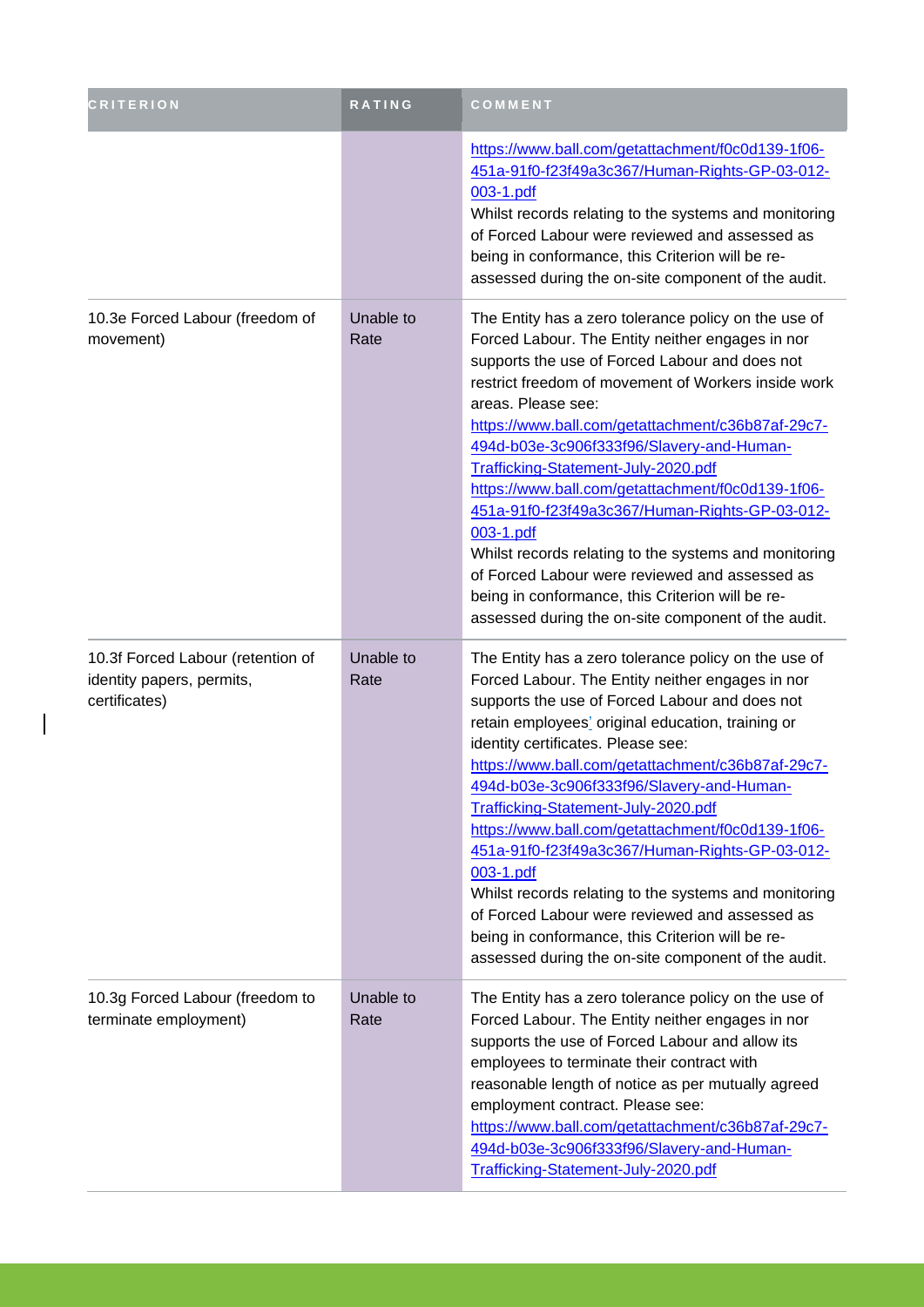| <b>CRITERION</b>                     | RATING            | COMMENT                                                                                                                                                                                                                                                                                                                                                                                                                                                                                                                                                                                                                                                                                                                                                                                          |
|--------------------------------------|-------------------|--------------------------------------------------------------------------------------------------------------------------------------------------------------------------------------------------------------------------------------------------------------------------------------------------------------------------------------------------------------------------------------------------------------------------------------------------------------------------------------------------------------------------------------------------------------------------------------------------------------------------------------------------------------------------------------------------------------------------------------------------------------------------------------------------|
|                                      |                   | https://www.ball.com/getattachment/f0c0d139-1f06-<br>451a-91f0-f23f49a3c367/Human-Rights-GP-03-012-<br>003-1.pdf<br>Whilst records relating to the systems and monitoring<br>of Forced Labour were reviewed and assessed as<br>being in conformance, this Criterion will be re-<br>assessed during the on-site component of the audit.                                                                                                                                                                                                                                                                                                                                                                                                                                                           |
| 10.4 Non-Discrimination              | Unable to<br>Rate | The Entity has developed a Discrimination,<br>Harassment and Retaliation Policy. There is no<br>evidence of Discrimination at the Entity. The Entity<br>displays its Policy within plant areas in both English<br>and the local language:<br>https://www.ball.com/getattachment/f0c0d139-1f06-<br>451a-91f0-f23f49a3c367/Human-Rights-GP-03-012-<br>003-1.pdf<br>Whilst records relating to the systems and monitoring<br>of Discrimination were reviewed and assessed as<br>being in conformance, this Criterion will be re-<br>assessed during the on-site component of the audit.                                                                                                                                                                                                             |
| 10.5 Communication and<br>engagement | Unable to<br>Rate | The Entity has developed various communication<br>channels including display on notice boards and<br>various committees. The Entity engages with<br>employees on country, regional and global<br>developments, attended by senior management<br>team. The Entity hosts annual celebration days as<br>part of its team building activities.<br>Whilst records relating to the systems and monitoring<br>of communication and engagement were reviewed<br>and assessed as being in conformance, this Criterion<br>will be re-assessed during the on-site component of<br>the audit.                                                                                                                                                                                                                |
| 10.6 Disciplinary practices          | Unable to<br>Rate | The Entity provides an employee handbook to every<br>employee which contains relevant information<br>including Disciplinary rules. The Entity abides by the<br>standard employment contract and annexure<br>provisions as per the Myanmar Ministry of Labour<br>which contains guidelines for Disciplinary practices.<br>The global Ball Corporation Policy 'Workplace<br>Threats and Violence' provides for a procedure on<br>how to manage employees who make substantial<br>threats, exhibit substantial threatening behaviour, or<br>engages in violent acts on Ball Corporation property,<br>including unacceptable disciplinary practices by<br>personnel. Please see:<br>https://www.ball.com/getattachment/f0c0d139-1f06-<br>451a-91f0-f23f49a3c367/Human-Rights-GP-03-012-<br>003-1.pdf |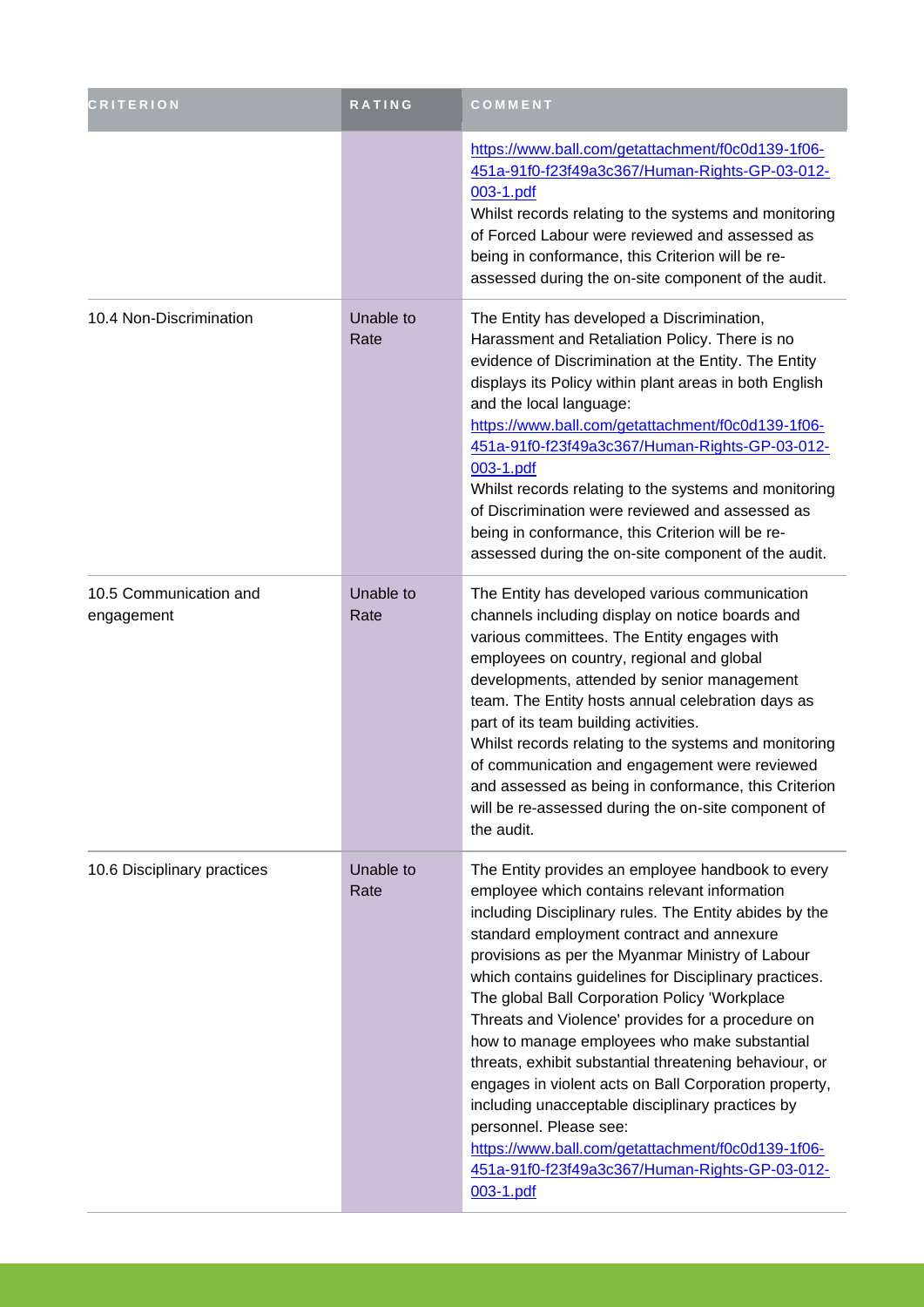| <b>CRITERION</b>                                               | <b>RATING</b>     | COMMENT                                                                                                                                                                                                                                                                                                                                                                                                                                                                      |
|----------------------------------------------------------------|-------------------|------------------------------------------------------------------------------------------------------------------------------------------------------------------------------------------------------------------------------------------------------------------------------------------------------------------------------------------------------------------------------------------------------------------------------------------------------------------------------|
|                                                                |                   | Whilst records relating to the systems and monitoring<br>of Disciplinary practices were reviewed and<br>assessed as being in conformance, this Criterion will<br>be re-assessed during the on-site component of the<br>audit.                                                                                                                                                                                                                                                |
| 10.7a Remuneration (living wage)                               | Unable to<br>Rate | The Entity has calculated a living wage using the<br>Social Accountability International (SAI) methodology<br>which covers basic needs of Workers and to provide<br>some discretionary income.<br>Whilst records relating to the systems and monitoring<br>of Remuneration were reviewed and assessed as<br>being in conformance, this Criterion will be re-<br>assessed during the on-site component of the audit.                                                          |
| 10.7b Remuneration (method of<br>payment)                      | Unable to<br>Rate | The Entity paid wage equal to or above the legal<br>minimum wage through bank transfer. The wages<br>are paid by the first working day of the following<br>month.<br>Whilst records relating to the systems and monitoring<br>of Remuneration were reviewed and assessed as<br>being in conformance, this Criterion will be re-<br>assessed during the on-site component of the audit.                                                                                       |
| 10.8 Working Time                                              | Unable to<br>Rate | The Entity records the Working Time of all its<br>employees. Hours for shift-based employees is 44<br>hours per week and 40 hours per week for office-<br>based employees. Overtime is considered in<br>exceptional situations such as public holidays.<br>Whilst records relating to the systems and monitoring<br>of Working Time were reviewed and assessed as<br>being in conformance, this Criterion will be re-<br>assessed during the on-site component of the audit. |
| PRINCIPLE 11 OCCUPATIONAL HEALTH AND SAFETY                    |                   |                                                                                                                                                                                                                                                                                                                                                                                                                                                                              |
| 11.1a Occupational Health and<br>Safety (OH&S) Policy (policy) | Conformance       | The Entity has developed a Business System Policy<br>which addresses health and safety and Ball<br>Corporation has Global Health and Safety Policy:<br>https://www.ball.com/na/vision/sustainability/operatio                                                                                                                                                                                                                                                                |

|                                                                                 |             | nal-excellence/safety<br>The Entity addresses the requirements of<br>communication, review of, and provision of resources<br>under its ISO 45001 certification.                                                                                                                                 |
|---------------------------------------------------------------------------------|-------------|-------------------------------------------------------------------------------------------------------------------------------------------------------------------------------------------------------------------------------------------------------------------------------------------------|
| 11.1b Occupational Health and<br>Safety (OH&S) Policy (workers and<br>visitors) | Conformance | The Entity has developed a Business System Policy<br>which addresses health and safety and which applies<br>to all Workers and Visitors present in any area or for<br>activities under the Entity's control:<br>https://www.ball.com/na/vision/sustainability/operatio<br>nal-excellence/safety |